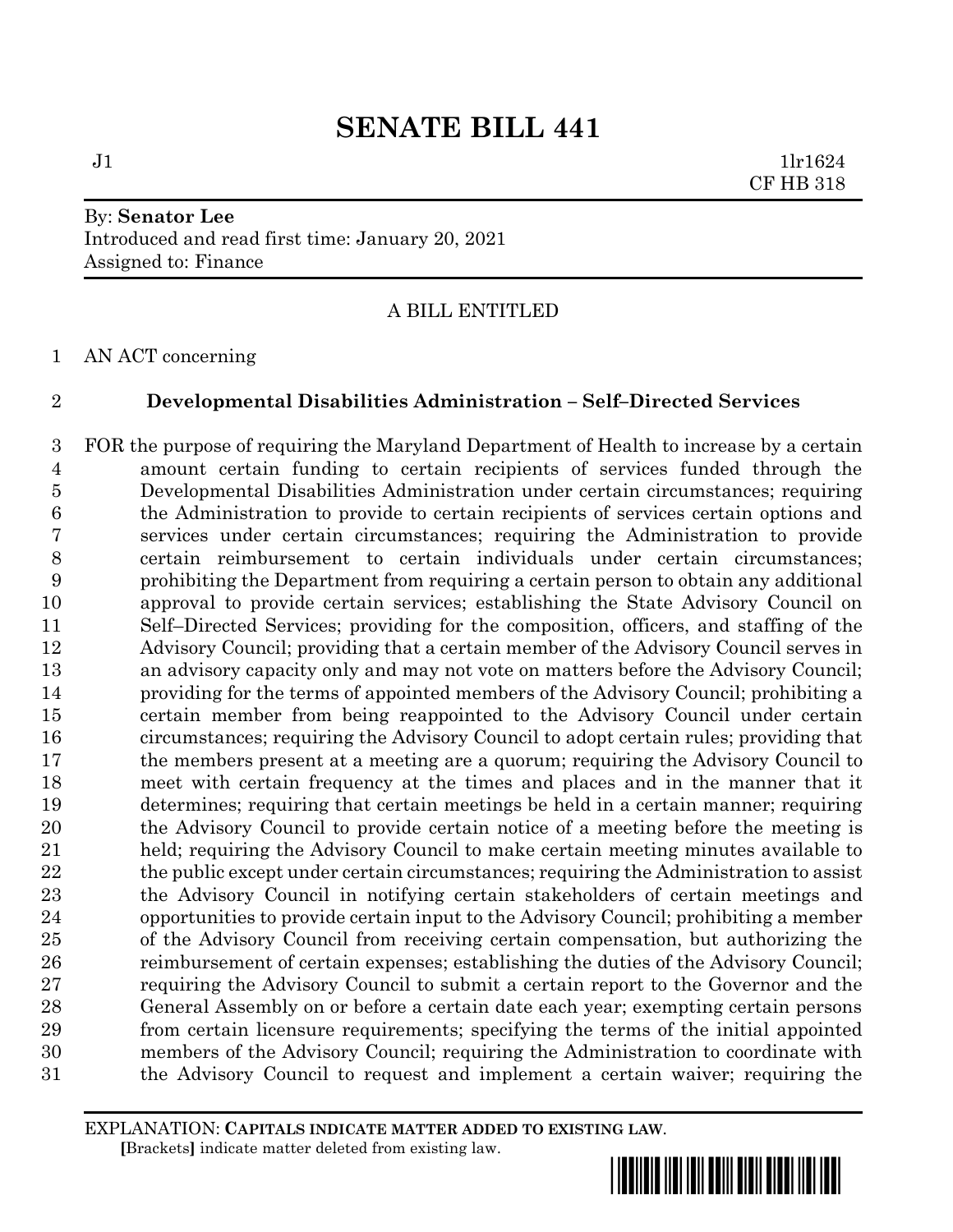| $\mathbf{1}$<br>$\sqrt{2}$<br>$\overline{3}$<br>4<br>5<br>6<br>7<br>8 |                                                                                                                                                                                                      |       | Administration to provide a certain notice to the General Assembly under certain<br>circumstances on or before a certain date; requiring the General Assembly to convene<br>or reconvene a certain workgroup to evaluate a certain matter and make certain<br>recommendations under certain circumstances; requiring the submission of certain<br>recommendations to the Administration and the Advisory Council on or before a<br>certain date under certain circumstances; defining certain terms; providing for the<br>application of certain provisions of law; and generally relating to self-directed<br>services for people with developmental disabilities. |  |
|-----------------------------------------------------------------------|------------------------------------------------------------------------------------------------------------------------------------------------------------------------------------------------------|-------|---------------------------------------------------------------------------------------------------------------------------------------------------------------------------------------------------------------------------------------------------------------------------------------------------------------------------------------------------------------------------------------------------------------------------------------------------------------------------------------------------------------------------------------------------------------------------------------------------------------------------------------------------------------------|--|
| 9<br>10<br>11<br>12<br>13                                             | BY repealing and reenacting, with amendments,<br>Article - Health - General<br>Section 7–101, 7–903, and 7–1101(a)(1)<br>Annotated Code of Maryland<br>(2019 Replacement Volume and 2020 Supplement) |       |                                                                                                                                                                                                                                                                                                                                                                                                                                                                                                                                                                                                                                                                     |  |
| 14<br>15<br>16<br>17<br>18                                            | BY adding to<br>Article - Health - General<br>Section 7-309 and 7-408 through 7-410<br>Annotated Code of Maryland<br>(2019 Replacement Volume and 2020 Supplement)                                   |       |                                                                                                                                                                                                                                                                                                                                                                                                                                                                                                                                                                                                                                                                     |  |
| 19<br>20                                                              | SECTION 1. BE IT ENACTED BY THE GENERAL ASSEMBLY OF MARYLAND,<br>That the Laws of Maryland read as follows:                                                                                          |       |                                                                                                                                                                                                                                                                                                                                                                                                                                                                                                                                                                                                                                                                     |  |
| 21                                                                    |                                                                                                                                                                                                      |       | Article - Health - General                                                                                                                                                                                                                                                                                                                                                                                                                                                                                                                                                                                                                                          |  |
| 22                                                                    | $7 - 101.$                                                                                                                                                                                           |       |                                                                                                                                                                                                                                                                                                                                                                                                                                                                                                                                                                                                                                                                     |  |
| 23                                                                    | (a)                                                                                                                                                                                                  |       | In this title the following words have the meanings indicated.                                                                                                                                                                                                                                                                                                                                                                                                                                                                                                                                                                                                      |  |
| 24                                                                    | (b)                                                                                                                                                                                                  |       | "Administration" means the Developmental Disabilities Administration.                                                                                                                                                                                                                                                                                                                                                                                                                                                                                                                                                                                               |  |
| 25<br>26                                                              | $\left( \text{c}\right)$                                                                                                                                                                             | (1)   | "Admission" means the process by which an individual with an<br>intellectual disability is accepted as a resident in a State residential center.                                                                                                                                                                                                                                                                                                                                                                                                                                                                                                                    |  |
| 27<br>28                                                              | facility.                                                                                                                                                                                            | (2)   | "Admission" includes the physical act of the individual entering the                                                                                                                                                                                                                                                                                                                                                                                                                                                                                                                                                                                                |  |
| 29                                                                    | (d)                                                                                                                                                                                                  | (1)   | "Alternative living unit" means a residence that:                                                                                                                                                                                                                                                                                                                                                                                                                                                                                                                                                                                                                   |  |
| 30<br>31                                                              |                                                                                                                                                                                                      | (i)   | Provides residential services for individuals who, because of<br>developmental disability, require specialized living arrangements;                                                                                                                                                                                                                                                                                                                                                                                                                                                                                                                                 |  |
| 32                                                                    |                                                                                                                                                                                                      | (ii)  | Admits not more than 3 individuals; and                                                                                                                                                                                                                                                                                                                                                                                                                                                                                                                                                                                                                             |  |
| 33                                                                    |                                                                                                                                                                                                      | (iii) | Provides 10 or more hours of supervision per unit, per week.                                                                                                                                                                                                                                                                                                                                                                                                                                                                                                                                                                                                        |  |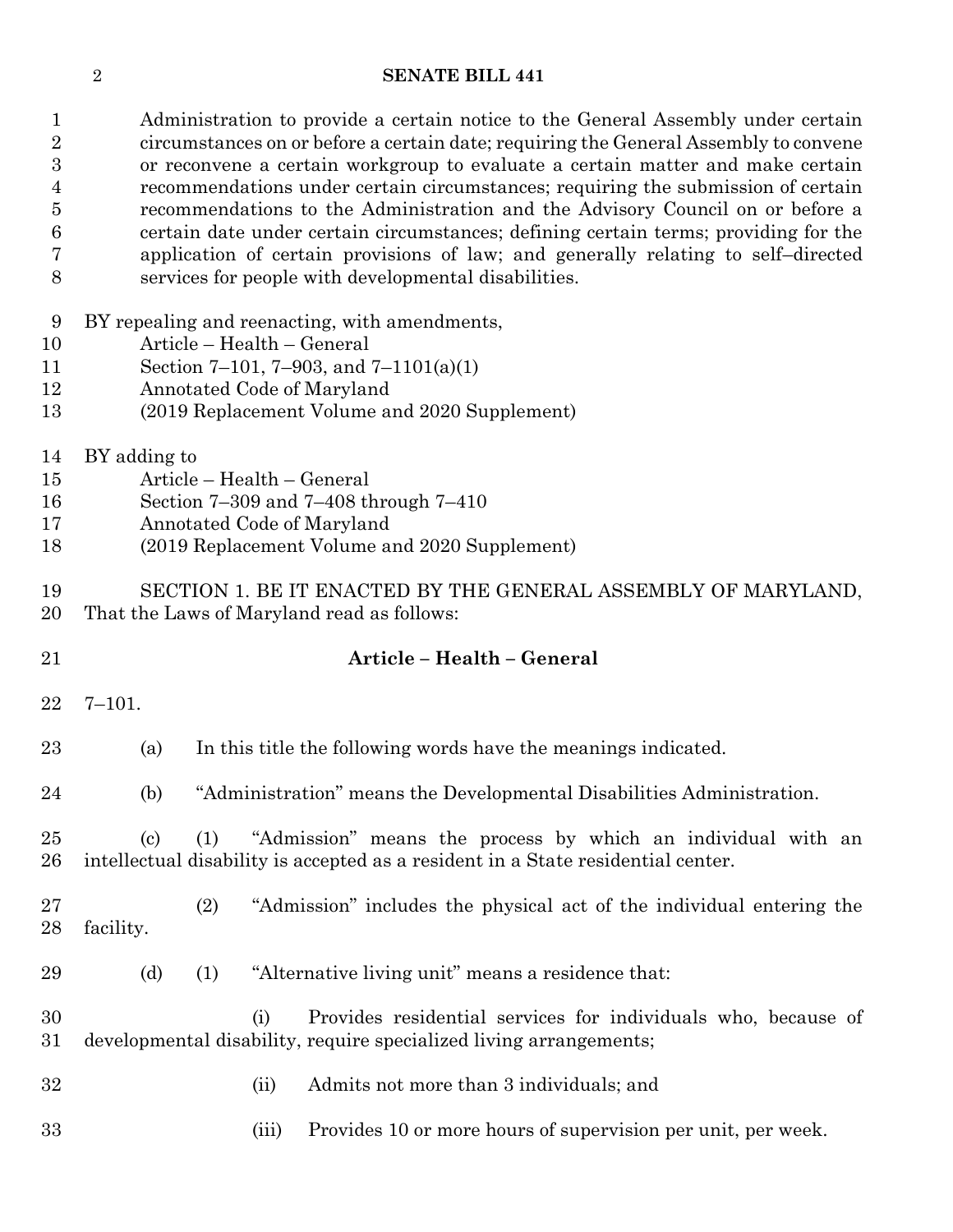| $\mathbf{1}$<br>$\overline{2}$ | rented by:                          | (2) |       | "Alternative living unit" does not include a residence that is owned or                                                                                         |
|--------------------------------|-------------------------------------|-----|-------|-----------------------------------------------------------------------------------------------------------------------------------------------------------------|
| $\boldsymbol{3}$               |                                     |     | (i)   | 1 or more of its residents; or                                                                                                                                  |
| 4                              |                                     |     | (ii)  | A person who:                                                                                                                                                   |
| 5                              |                                     |     |       | Is an agent for any of the residents; but<br>1.                                                                                                                 |
| 6                              |                                     |     |       | 2.<br>Is not a provider of residential supervision.                                                                                                             |
| 7                              | (e)                                 |     |       | "Claim" has the meaning stated in $\S 2-601$ of this article.                                                                                                   |
| 8<br>9                         | (f)<br>Disabilities.                |     |       | "Deputy Secretary" means the Deputy Secretary for Developmental                                                                                                 |
| 10<br>11                       | (g)<br>that:                        |     |       | "Developmental disability" means a severe chronic disability of an individual                                                                                   |
| 12<br>13                       |                                     | (1) |       | Is attributable to a physical or mental impairment, other than the sole<br>diagnosis of mental illness, or to a combination of mental and physical impairments; |
| 14                             |                                     | (2) |       | Is manifested before the individual attains the age of 22;                                                                                                      |
| 15                             |                                     | (3) |       | Is likely to continue indefinitely;                                                                                                                             |
| 16<br>17                       |                                     | (4) |       | Results in an inability to live independently without external support<br>or continuing and regular assistance; and                                             |
| 18<br>19<br>20                 | and coordinated for the individual. | (5) |       | Reflects the need for a combination and sequence of special,<br>interdisciplinary, or generic care, treatment, or other services that are individually planned  |
| 21                             | (h)                                 |     |       | "External support" means:                                                                                                                                       |
| 22<br>23                       | to:                                 | (1) |       | Periodic monitoring of the circumstances of an individual with respect                                                                                          |
| 24                             |                                     |     | (i)   | Personal management;                                                                                                                                            |
| 25                             |                                     |     | (ii)  | Household management; and                                                                                                                                       |
| 26                             |                                     |     | (iii) | The use of community resources; and                                                                                                                             |
| 27                             |                                     | (2) |       | Rendering appropriate advice or assistance that may be needed.                                                                                                  |
| 28                             | (i)                                 |     |       | "Fee–for–service" means a method for payment that requires a person to                                                                                          |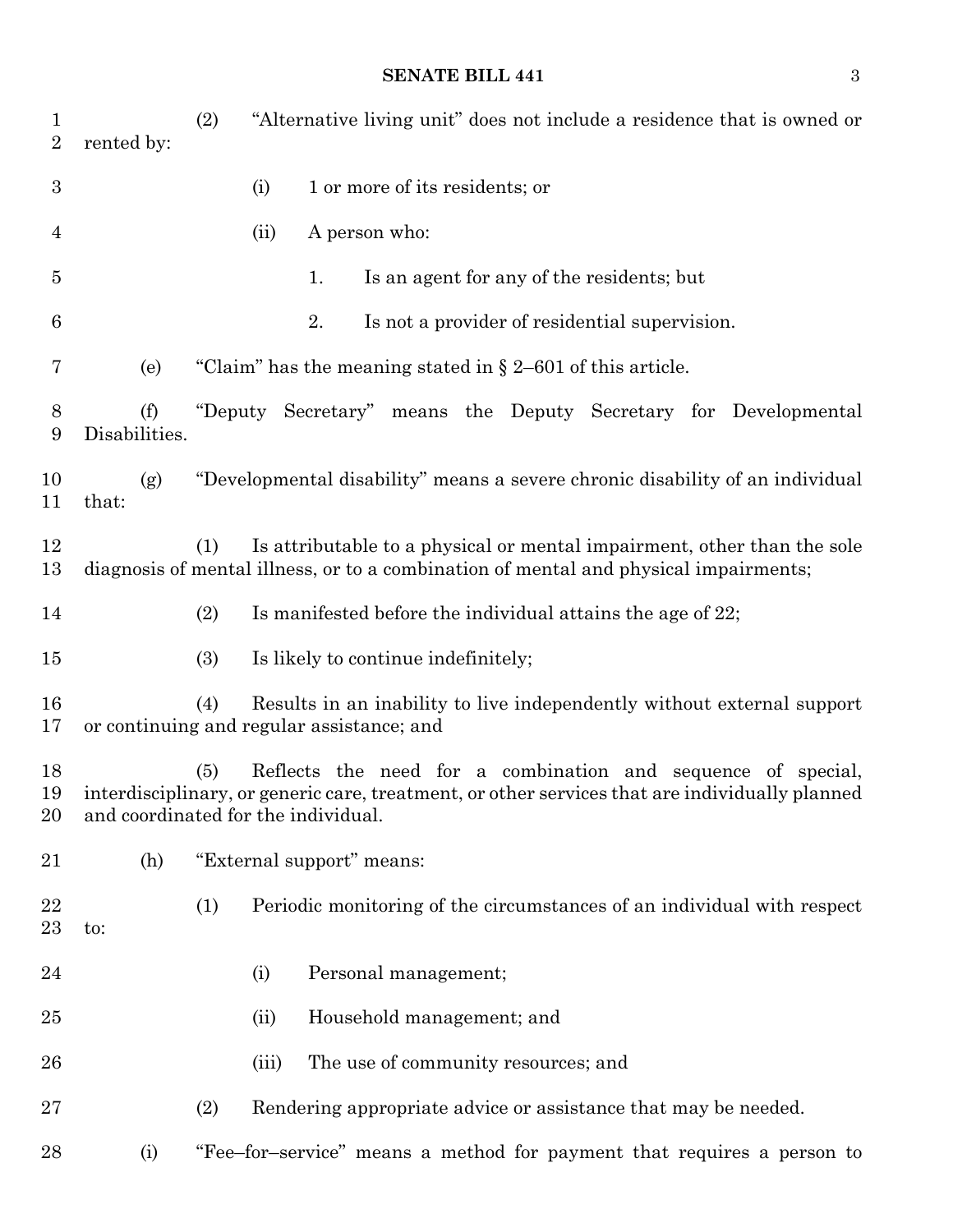|                       | $\overline{4}$                                                           |                                                                                                                                                                                                                                                                                                                             |       | <b>SENATE BILL 441</b>                                                                                                                                                       |
|-----------------------|--------------------------------------------------------------------------|-----------------------------------------------------------------------------------------------------------------------------------------------------------------------------------------------------------------------------------------------------------------------------------------------------------------------------|-------|------------------------------------------------------------------------------------------------------------------------------------------------------------------------------|
| $\mathbf{1}$          | submit a claim for payment to the Department for each service performed. |                                                                                                                                                                                                                                                                                                                             |       |                                                                                                                                                                              |
| $\overline{2}$        | (j)                                                                      |                                                                                                                                                                                                                                                                                                                             |       | "Group home" means a residence that:                                                                                                                                         |
| $\boldsymbol{3}$<br>4 |                                                                          | (1)                                                                                                                                                                                                                                                                                                                         |       | Provides residential services for individuals who, because<br>of<br>developmental disability, require specialized living arrangements;                                       |
| $\overline{5}$        |                                                                          | (2)                                                                                                                                                                                                                                                                                                                         |       | Admits at least 4 but not more than 8 individuals; and                                                                                                                       |
| $6\phantom{.}6$       |                                                                          | (3)                                                                                                                                                                                                                                                                                                                         |       | Provides 10 or more hours of supervision per home, per week.                                                                                                                 |
| 7<br>$8\,$<br>9<br>10 | (k)                                                                      | "Habilitation" means a process by which a provider of services enables an<br>individual to acquire and maintain life skills to cope more effectively with the demands of<br>the individual's own person and environment and to raise the level of the individual's<br>mental, physical, social, and vocational functioning. |       |                                                                                                                                                                              |
| 11<br>12              | (1)                                                                      | (1)                                                                                                                                                                                                                                                                                                                         |       | "Individual support services" means an array of services that are<br>designed to increase or maintain an individual's ability to live alone or in a family setting.          |
| 13                    |                                                                          | (2)                                                                                                                                                                                                                                                                                                                         |       | "Individual support services" include:                                                                                                                                       |
| 14                    |                                                                          |                                                                                                                                                                                                                                                                                                                             | (i)   | In-home assistance with meals and personal care;                                                                                                                             |
| 15                    |                                                                          |                                                                                                                                                                                                                                                                                                                             | (ii)  | Counseling;                                                                                                                                                                  |
| 16                    |                                                                          |                                                                                                                                                                                                                                                                                                                             | (iii) | Physical, occupational, or other therapies;                                                                                                                                  |
| 17                    |                                                                          |                                                                                                                                                                                                                                                                                                                             | (iv)  | Architectural modification; and                                                                                                                                              |
| 18<br>19              |                                                                          |                                                                                                                                                                                                                                                                                                                             | (v)   | Any other services that the Administration<br>considers<br>appropriate to meet the individual's needs.                                                                       |
| 20<br>21              | services.                                                                | (3)                                                                                                                                                                                                                                                                                                                         |       | "Individual support services" does not include full day or residential                                                                                                       |
| 22<br>$^{23}$<br>24   | (m)<br>of an individual.                                                 |                                                                                                                                                                                                                                                                                                                             |       | "Intellectual disability" means a developmental disability that is evidenced by<br>significantly subaverage intellectual functioning and impairment in the adaptive behavior |
| $25\,$                | (n)                                                                      |                                                                                                                                                                                                                                                                                                                             |       | "Knowingly" has the meaning stated in $\S 2-601$ of this article.                                                                                                            |
| 26                    | $\left( 0 \right)$                                                       |                                                                                                                                                                                                                                                                                                                             |       | "Live independently" means:                                                                                                                                                  |
| $27\,$                |                                                                          | (1)                                                                                                                                                                                                                                                                                                                         |       | For adults:                                                                                                                                                                  |
| 28                    |                                                                          |                                                                                                                                                                                                                                                                                                                             | (i)   | Managing personal care, such as clothing and medication;                                                                                                                     |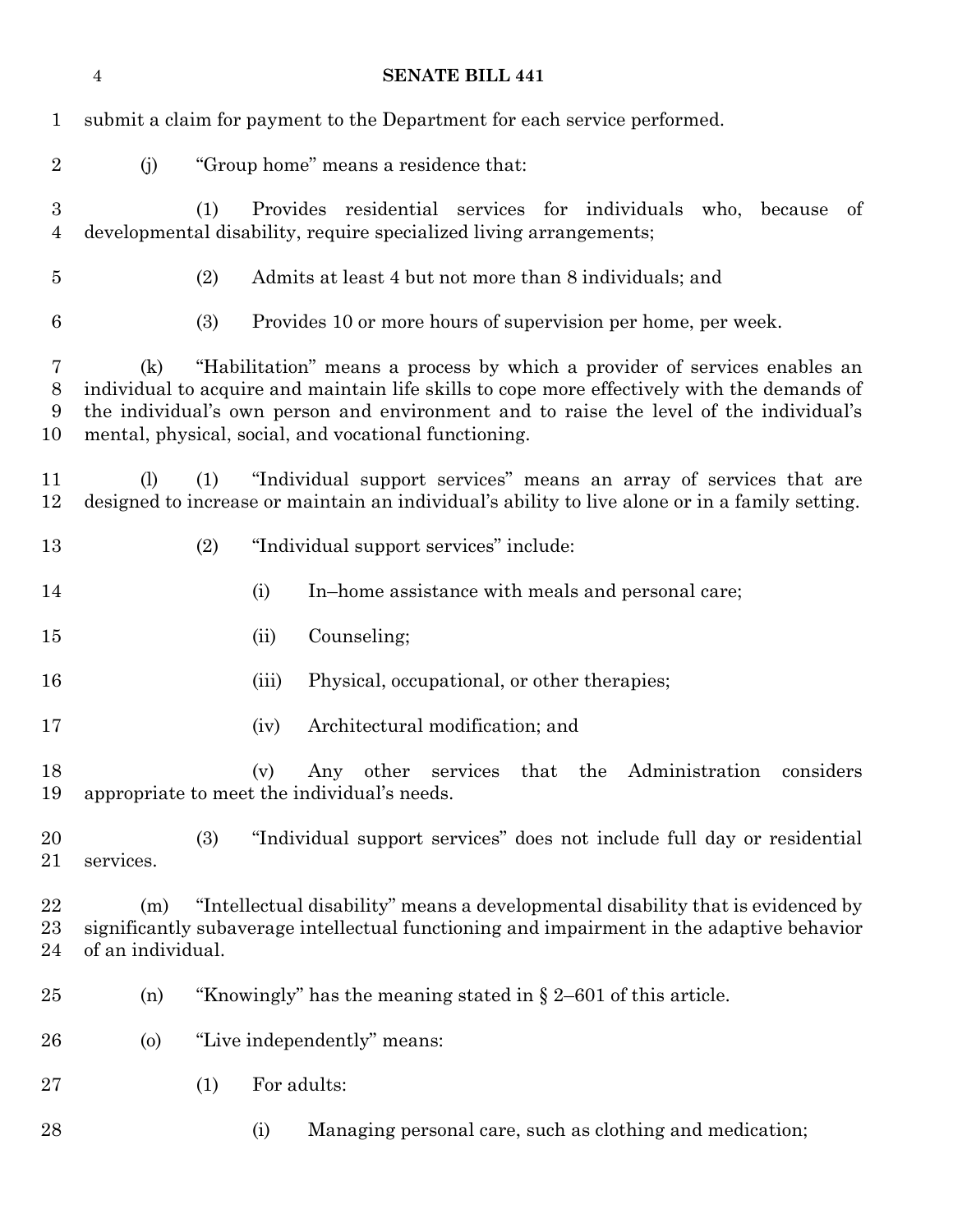(ii) Managing a household, such as menu planning, food preparation and shopping, essential care of the premises, and budgeting; and

 (iii) Using community resources, such as commercial establishments, transportation, and services of public agencies; or

 (2) For minors, functioning in normal settings without the need for supervision or assistance other than supervision or assistance that is age appropriate.

 (p) "Meaningful day services" means employment supports or home– and community–based supports, other than residential services, that assist an individual in developing and maintaining skills, interests, and personalized connections that may create opportunities for paid employment, increased independence, or meaningful relationships with other individuals in the community.

 (q) "Provider" means an individual who is licensed or certified under Subtitle 9 of this title and provides services to:

(1) A recipient; or

 (2) An individual with a developmental disability who receives funding for services from a source other than the Administration.

 (r) "Recipient" means an individual who receives services funded by the Administration under this title.

 (s) "Release" means a permanent, temporary, absolute, or conditional release of an individual from a State residential center.

 (t) "Residential services" means individualized support and services that assist an individual in developing and maintaining skills in living in the community.

 **(U) (1) "SELF–DIRECTED SERVICES" MEANS, WHEN PARTICIPATING IN A WAIVER PROGRAM ADMINISTERED BY THE ADMINISTRATION, SERVICES:**

 **(I) FOR WHICH PARTICIPANTS OR THEIR REPRESENTATIVES HAVE DECISION–MAKING AUTHORITY OVER AND TAKE DIRECT RESPONSIBILITY FOR MANAGEMENT OF THE SERVICES WITH THE ASSISTANCE OF A SYSTEM OF AVAILABLE SUPPORTS; AND**

 **(II) THAT ARE PROVIDED IN A MANNER THAT FURTHERS THE RIGHT OF INDIVIDUALS WITH DISABILITIES, REGARDLESS OF THE PHYSICAL OR INTELLECTUAL CAPACITY OF THE INDIVIDUALS, TO MAKE CHOICES ABOUT AND DIRECT ALL ASPECTS OF THEIR LIVES, INCLUDING THROUGH CONTROL OVER RECEIPT OF AND FUNDING FOR SUPPORT SERVICES.**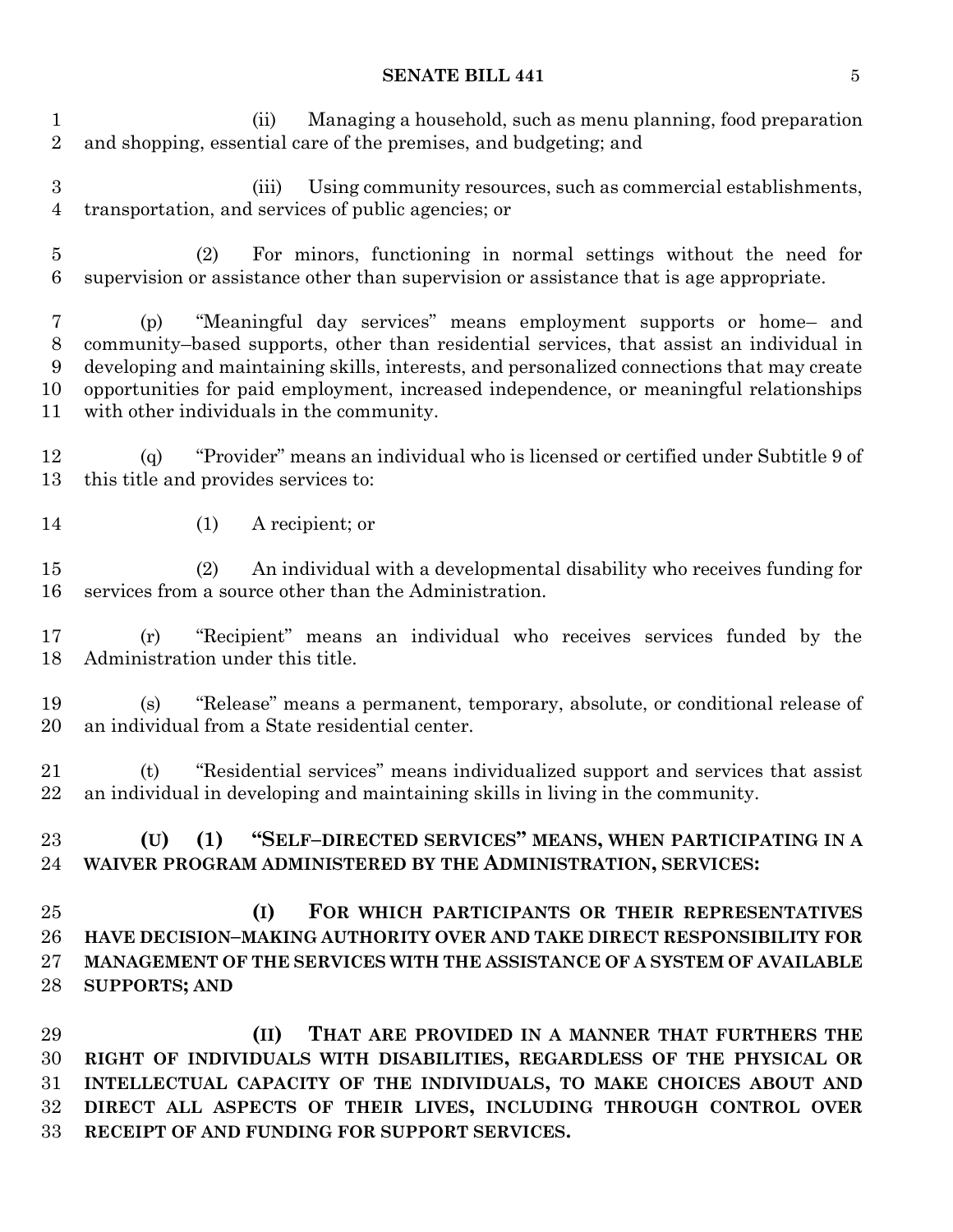|                      | $\boldsymbol{6}$<br><b>SENATE BILL 441</b>                                                                                                                                                                                                                                                                                                               |
|----------------------|----------------------------------------------------------------------------------------------------------------------------------------------------------------------------------------------------------------------------------------------------------------------------------------------------------------------------------------------------------|
| $\mathbf{1}$         | (2)<br>"SELF-DIRECTED SERVICES" INCLUDES SERVICES THAT:                                                                                                                                                                                                                                                                                                  |
| $\overline{2}$       | (I)<br>PROVIDE INDIVIDUALS WITH:                                                                                                                                                                                                                                                                                                                         |
| 3<br>4<br>5          | 1.<br>THE DECISION-MAKING EMPLOYER AUTHORITY TO<br>RECRUIT, HIRE, TRAIN, AND SUPERVISE THE INDIVIDUALS WHO FURNISH THEIR<br><b>SERVICES; AND</b>                                                                                                                                                                                                         |
| $\,6$<br>7           | 2.<br>THE BUDGET AUTHORITY OVER HOW THE MEDICAID<br>WAIVER FUNDS IN A BUDGET ARE SPENT;                                                                                                                                                                                                                                                                  |
| $8\,$<br>9<br>10     | MAXIMIZE THE OPPORTUNITIES OF INDIVIDUALS TO LIVE<br>(II)<br>AS INDEPENDENTLY AS POSSIBLE IN THE MOST INCLUSIVE COMMUNITY-BASED<br>SETTING OF THEIR CHOICE;                                                                                                                                                                                              |
| 11<br>12<br>13       | (III) EMPOWER INDIVIDUALS, WITH THE SUPPORT OF THEIR<br>CHOSEN TEAM, TO EXERCISE CHOICE AND CONTROL OVER THE LONG-TERM<br>SERVICES AND SUPPORT THEY NEED; AND                                                                                                                                                                                            |
| 14<br>15             | MAINTAIN AND IMPROVE HEALTH AND QUALITY OF LIFE IN<br>(IV)<br>THE COMMUNITY OF INDIVIDUALS.                                                                                                                                                                                                                                                              |
| 16<br>17<br>18       | "Services" means residential, day, or other services that provide for<br>$\lbrack\text{(u)}\rbrack$ (V)<br>evaluation, diagnosis, treatment, care, supervision, assistance, or attention to individuals<br>with developmental disability and that promote habilitation of these individuals.                                                             |
| 19<br>20<br>21<br>22 | $\lbrack\!\lbrack\mathrm{(v)}\rbrack\!\rbrack$ (W)<br>"Services coordination" means a service that consists of the following 3<br>major functions that are designed to assist an individual in obtaining the needed services<br>and programs that the individual desires in order to gain as much control over the<br>individual's own life as possible: |
| 23                   | (1)<br>Planning services;                                                                                                                                                                                                                                                                                                                                |
| 24                   | (2)<br>Coordinating services; and                                                                                                                                                                                                                                                                                                                        |
| 25                   | (3)<br>Monitoring service delivery to the individual.                                                                                                                                                                                                                                                                                                    |
| 26<br>27<br>28<br>29 | [(w)](X)<br>"State residential center" means a licensed facility operated by the<br>State that provides residential and habilitation services to individuals with an intellectual<br>disability who are at least 18 years old and meet the criteria set forth in $\S$ 7-502 of this<br>title.                                                            |
| 30<br>31<br>32       | "SUPPORT BROKER" MEANS A PERSON WHO HAS A FIDUCIARY DUTY TO<br>(Y)<br>ADVOCATE ON BEHALF OF AND IS DIRECTED BY AN INDIVIDUAL WHO USES<br>SELF-DIRECTED SERVICES, INCLUDING BY ASSISTING THE INDIVIDUAL OR THE                                                                                                                                            |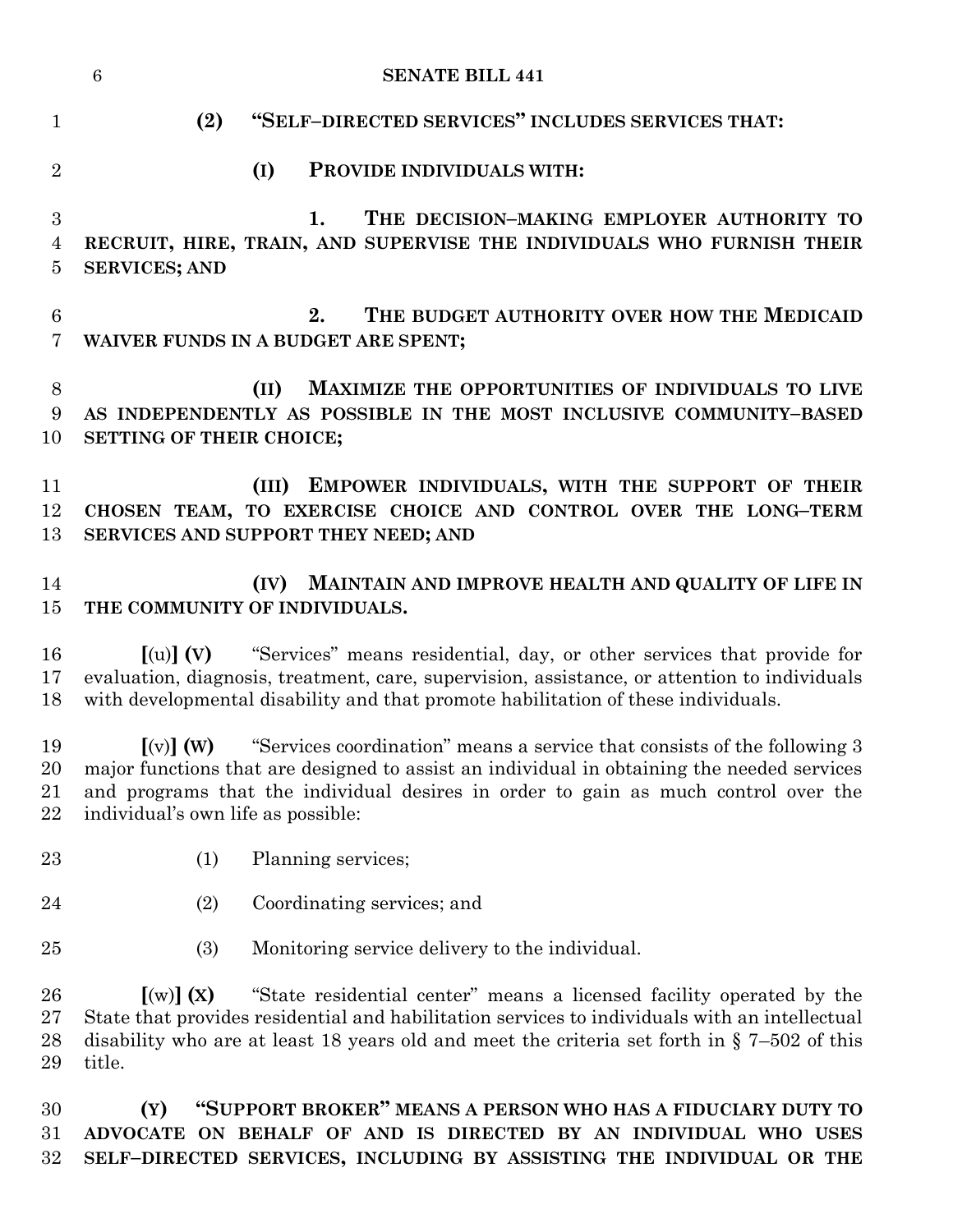| $\mathbf{1}$         | INDIVIDUAL'S FAMILY OR OTHER REPRESENTATIVE WITH:                                                                                                                                                                                 |
|----------------------|-----------------------------------------------------------------------------------------------------------------------------------------------------------------------------------------------------------------------------------|
| $\overline{2}$<br>3  | (1)<br>MAKING INFORMED DECISIONS IN ARRANGING FOR, DIRECTING,<br>AND MANAGING SERVICES THE INDIVIDUAL RECEIVES;                                                                                                                   |
| 4<br>5               | IDENTIFYING IMMEDIATE AND<br>(2)<br>LONG-TERM NEEDS<br><b>AND</b><br>DEVELOPING OPTIONS TO MEET THOSE NEEDS;                                                                                                                      |
| $6\phantom{.}6$<br>7 | ACCESSING IDENTIFIED SUPPORTS AND SERVICES BEST SUITED<br>(3)<br>FOR THE INDIVIDUAL;                                                                                                                                              |
| 8<br>9               | MANAGING EMPLOYER AND BUDGET AUTHORITY TASKS AND<br>(4)<br><b>RESPONSIBILITIES;</b>                                                                                                                                               |
| 10<br>11             | <b>INDIVIDUAL'S</b><br>(5)<br>MANAGING DAY-TO-DAY ASPECTS OF<br><b>THE</b><br>PROGRAM; AND                                                                                                                                        |
| 12<br>13             | (6)<br>PERFORMING OTHER TASKS AS ASSIGNED BY THE INDIVIDUAL,<br>INCLUDING BY SERVING AS A DESIGNATED REPRESENTATIVE.                                                                                                              |
| 14<br>$15\,$<br>16   | $(x)$ $(z)$ "Support services" means supports that assist an individual to maintain<br>or improve the individual's functional abilities, enhance interactions, or engage in<br>meaningful relationships in the home or community. |
| 17<br>18<br>19       | (AA) "TEAM" MEANS A GROUP OF INDIVIDUALS CHOSEN BY AN INDIVIDUAL<br>WHO USES SELF-DIRECTED SERVICES FOR THE PURPOSE OF SUPPORTING THE<br>INDIVIDUAL IN SELF-DIRECTING SERVICES AND THAT:                                          |
| 20<br>21             | (1)<br>INCLUDES THE INDIVIDUAL AND A COORDINATOR OF COMMUNITY<br><b>SERVICES; AND</b>                                                                                                                                             |
| 22<br>23             | (2)<br>MAY INCLUDE FAMILY MEMBERS, FRIENDS OF THE INDIVIDUAL, A<br>SUPPORT BROKER, A DESIGNATED REPRESENTATIVE, OR OTHERS.                                                                                                        |
| 24<br>25             | "Treatment" means any education, training, professional care or<br>$[(y)]$ (BB)<br>attention, or other program that is given to an individual with developmental disability.                                                      |
| 26<br>27<br>28       | "Vocational services" means a service that provides job training and<br>$[(z)]$ (CC)<br>placement, supported employment and training in acceptable work behaviors, and<br>vocationally-related social and other skills.           |
| 29<br>30             | $\lceil$ (aa) $\rceil$ (DD) "Waiver"<br>program"<br>Medicaid<br>Home-<br>means<br>each<br>and<br>Community–Based Services Waiver funding program submitted by the Department and                                                  |

approved by the federal Centers for Medicare and Medicaid Services in accordance with §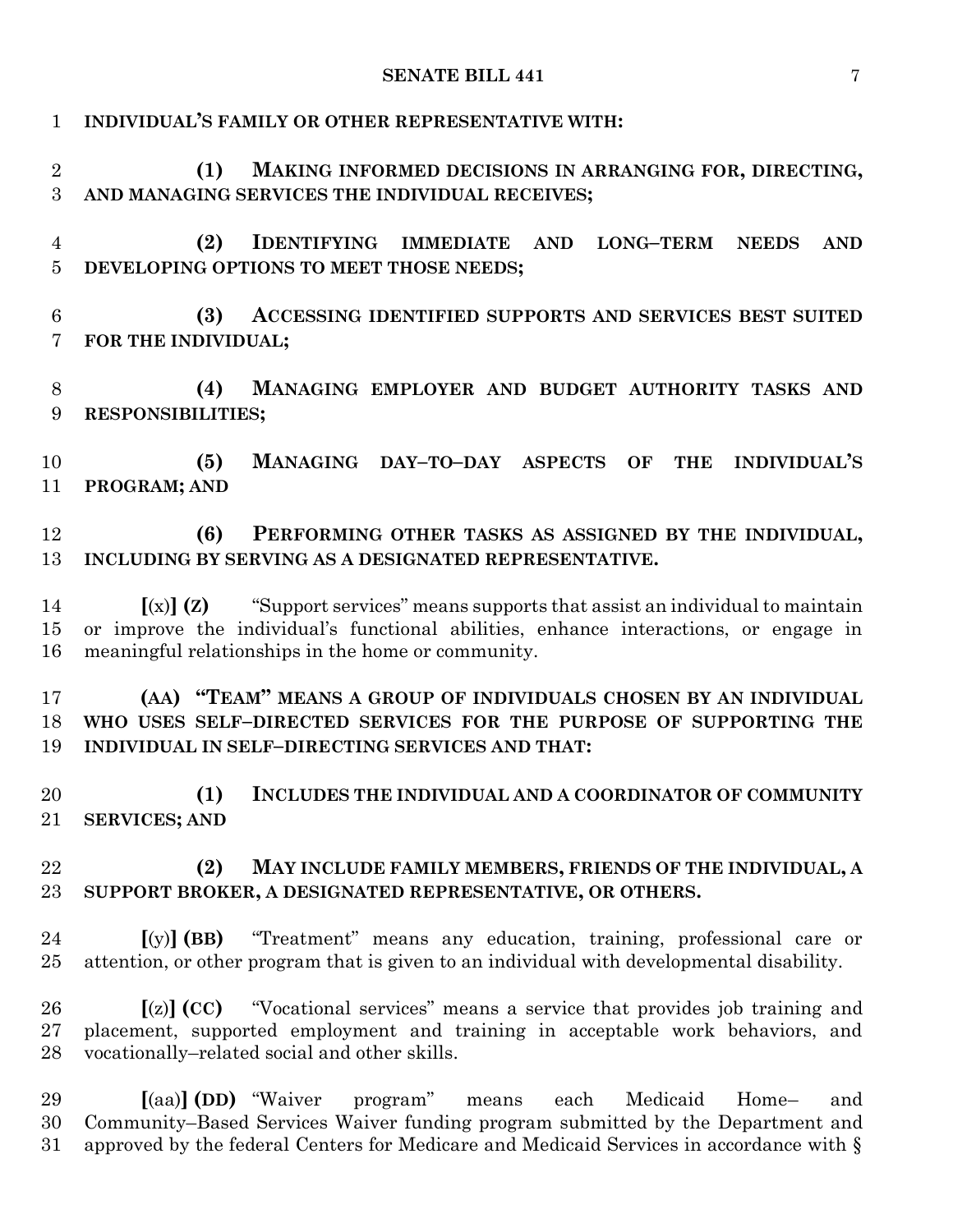**IF THE DEPARTMENT PROVIDES COST–OF–LIVING WAGE OR SALARY INCREASES TO PROVIDERS UNDER THIS TITLE, THE DEPARTMENT SHALL INCREASE FUNDING TO A RECIPIENT WHO USES SELF–DIRECTED SERVICES BY A COMPARABLE AMOUNT FOR EACH PERSON THAT: (1) PROVIDES SERVICES TO THE RECIPIENT; AND (II) THE OPTION IS IN THE BEST INTERESTS OF THE RECIPIENT; AND (2) IF SELF–DIRECTED SERVICES ARE PROVIDED TO THE RECIPIENT, SERVICES THAT INCLUDE:**

**SENATE BILL 441**

1915(c) of the Social Security Act that is overseen and administered by the Administration.

 **[**(bb)**] (EE)** "Waiver program services" means services funded by the Administration in accordance with a waiver program, including:

- (1) Meaningful day services;
- (2) Residential services; and
- (3) Support services.
- **7–309.**

- 
- **(2) WOULD NOT OTHERWISE RECEIVE THE DEPARTMENT'S COST–OF–LIVING INCREASE TO THE PERSON'S WAGES OR SALARY.**
- **7–408.**
- **(A) THE ADMINISTRATION SHALL PROVIDE TO A RECIPIENT:**

 **(1) AN OPTION FOR A FAMILY MEMBER, INCLUDING A STEPPARENT, FOSTER PARENT, ADOPTIVE PARENT, OR SIBLING OF THE RECIPIENT, OR A LEGAL GUARDIAN OF THE RECIPIENT, TO PROVIDE SUPPORT SERVICES FOR THE RECIPIENT, REGARDLESS OF WHETHER THE FAMILY MEMBER OR LEGAL GUARDIAN HAS A FIDUCIARY DUTY TO OR SERVES AS A DESIGNATED REPRESENTATIVE FOR THE RECIPIENT, IF:**

- **(I) THE RECIPIENT OR AN INDIVIDUAL AUTHORIZED TO MAKE CARE DECISIONS ON BEHALF OF THE RECIPIENT CHOOSES THE FAMILY MEMBER TO PROVIDE THE SERVICES; AND**
	-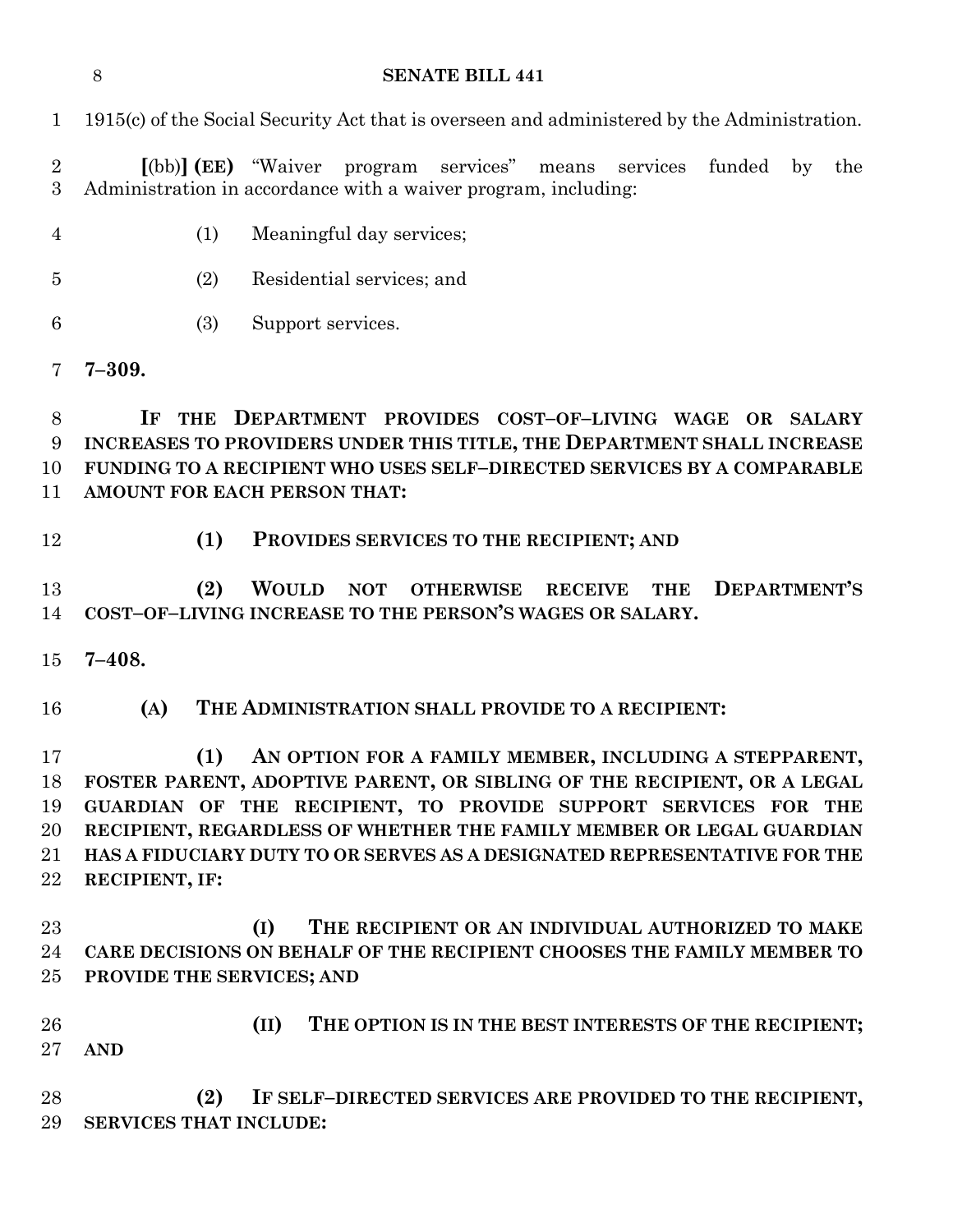**(I) PERSONAL SUPPORTS THAT ENCOURAGE HABILITATION FOR THE RECIPIENT, INCLUDING PERSONAL SUPPORTS IN THE RECIPIENT'S HOME AND COMMUNITY AND OVERNIGHT; (II) COMMUNITY INTEGRATION AND DEVELOPMENT SUPPORTS THAT PROVIDE THE INDIVIDUAL WITH WORK OR VOLUNTEER TASKS AT HOME OR IN THE COMMUNITY, INCLUDING A HOME–BASED BUSINESS, CRAFT, HOBBY, OR VOLUNTEER TASK FOR A LOCAL NONPROFIT ENTITY OR BUSINESS; AND (III) ENHANCED SERVICES FROM A SUPPORT BROKER WHO, ON BEHALF AND UNDER THE DIRECTION OF THE RECIPIENT AND THE RECIPIENT'S TEAM, ASSISTS THE RECIPIENT TO: 1. PERFORM DUTIES SIMILAR TO THOSE OF A PROGRAM DIRECTOR OR HOUSE MANAGER UNDER A TRADITIONAL SERVICE MODEL; 2. MAINTAIN THE RECIPIENT'S HOME, INCLUDING BY KEEPING INVENTORY OF FOOD AND SUPPLIES FOR HOME LIVING; 3. MANAGE THE RECIPIENT'S EMPLOYEE SCHEDULES; 4. SCHEDULE MEDICAL APPOINTMENTS AND OTHER INTERACTIONS WITH HEALTH CARE PROFESSIONALS FOR THE RECIPIENT; AND 5. MANAGE THE RECIPIENT'S OTHER NEEDS ON A DAILY BASIS, INCLUDING MANAGING THE RECIPIENT'S HEALTH AND SAFETY NEEDS AND ENSURING THAT THE RECIPIENT'S SUPPORT SERVICES ARE FUNCTIONING EFFICIENTLY. (B) FOR A RECIPIENT WHO USES SELF–DIRECTED SERVICES, THE ADMINISTRATION SHALL PROVIDE REIMBURSEMENT TO A MEMBER OF THE RECIPIENT'S FAMILY, REGARDLESS OF WHETHER THE FAMILY MEMBER IS A LEGAL GUARDIAN, FOR USE OF AND MODIFICATIONS TO THE FAMILY MEMBER'S VEHICLE TO ACCOMMODATE A NEED OF THE RECIPIENT RELATED TO THE RECIPIENT'S DISABILITY. 7–409.**

 **THE DEPARTMENT MAY NOT REQUIRE A PERSON AUTHORIZED TO PROVIDE SERVICES TO A RECIPIENT IN THE STATE TO OBTAIN ANY ADDITIONAL APPROVAL TO PROVIDE THE SAME SERVICES TO A RECIPIENT WHO USES SELF–DIRECTED SERVICES UNDER THIS TITLE.**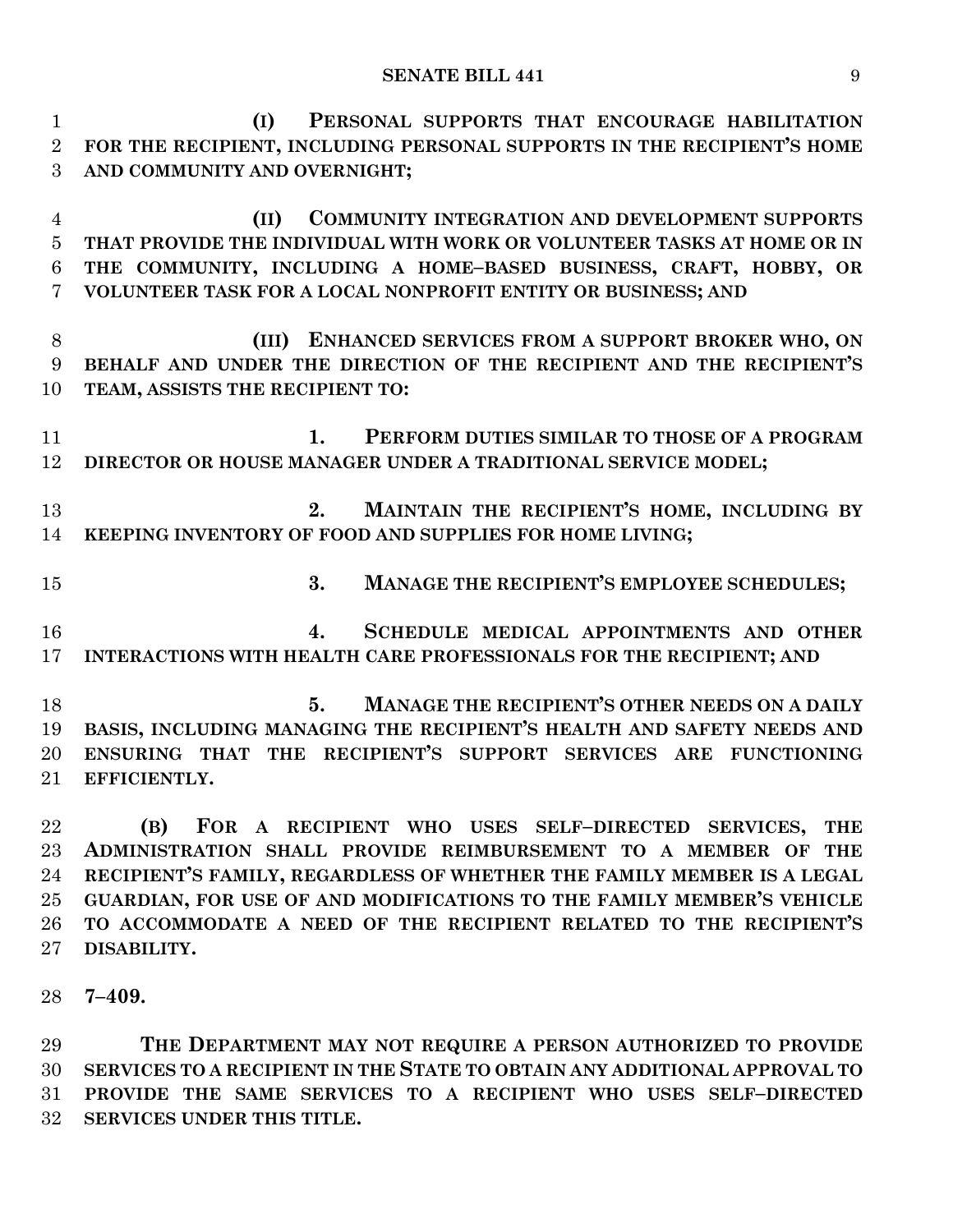**7–410.**

 **(A) (1) IN THIS SECTION THE FOLLOWING WORDS HAVE THE MEANINGS INDICATED.**

 **(2) "ADVISORY COUNCIL" MEANS THE STATE ADVISORY COUNCIL ON SELF–DIRECTED SERVICES.**

 **(3) "FAMILY MEMBER" MEANS A PARENT, STEPPARENT, FOSTER PARENT, ADOPTIVE PARENT, OR SIBLING OF AN INDIVIDUAL WITH DISABILITIES WHO WORKS AS DIRECT STAFF OR AS A MEMBER OF A TEAM TO PROVIDE THROUGH HOME– AND COMMUNITY–BASED SERVICES EXTRAORDINARY CARE TO THE INDIVIDUAL THAT IMPOSES A DISPROPORTIONATELY GREATER BURDEN ON THE FAMILY MEMBER OF THE INDIVIDUAL COMPARED TO THE FAMILY MEMBER OF A NONDISABLED PERSON OF THE SAME AGE.**

**(B) THERE IS A STATE ADVISORY COUNCIL ON SELF–DIRECTED SERVICES.**

**(C) THE ADVISORY COUNCIL CONSISTS OF:**

 **(1) THE SECRETARY OF HUMAN SERVICES, OR THE SECRETARY'S DESIGNEE;**

 **(2) THE DEPUTY SECRETARY OF THE DEVELOPMENTAL DISABILITIES ADMINISTRATION, OR THE DEPUTY SECRETARY'S DESIGNEE;**

 **(3) ONE REPRESENTATIVE FROM EACH OF THE ADMINISTRATION'S FOUR REGIONAL OFFICES, DESIGNATED BY THE REGIONAL DIRECTOR OF EACH OFFICE;**

 **(4) ONE REPRESENTATIVE FROM THE DEPARTMENT OF DISABILITIES, DESIGNATED BY THE SECRETARY OF DISABILITIES;**

 **(5) ONE REPRESENTATIVE FROM NURSING AND WAIVER SERVICES WITHIN MARYLAND MEDICAID'S OFFICE OF LONG TERM SUPPORT SERVICES, DESIGNATED BY THE DEPUTY DIRECTOR OF NURSING AND WAIVER SERVICES;**

 **(6) ONE REPRESENTATIVE FROM THE INTERAGENCY TRANSITION COUNCIL FOR YOUTH WITH DISABILITIES, DESIGNATED BY THE CHAIR OF THE COUNCIL;**

 **(7) ONE REPRESENTATIVE FROM THE DIVISION OF REHABILITATIVE SERVICES IN THE STATE DEPARTMENT OF EDUCATION, DESIGNATED BY THE**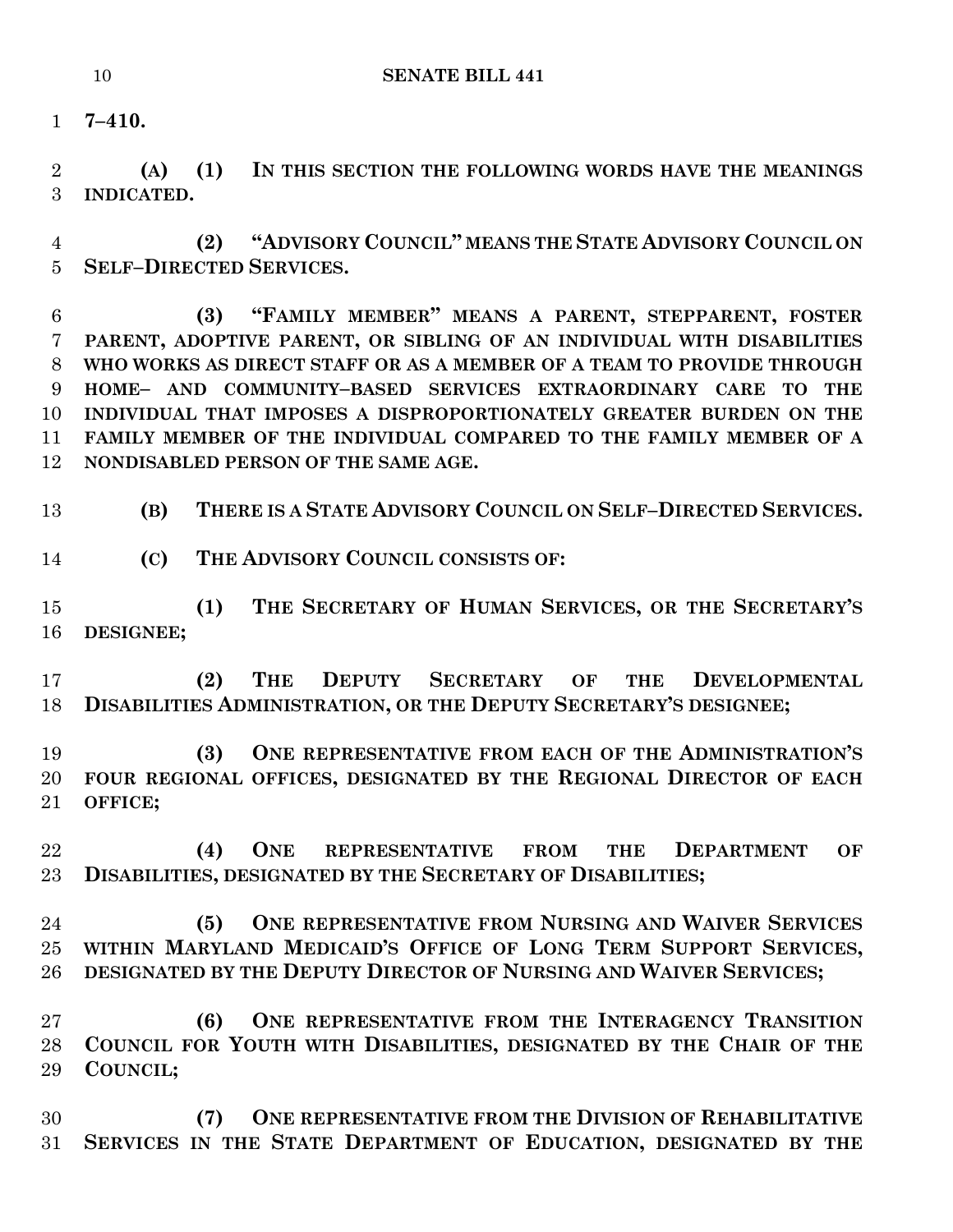**ASSISTANT STATE SUPERINTENDENT; (8) THE CHAIR OF THE MARYLAND COMMISSION ON CAREGIVING, OR THE CHAIR'S DESIGNEE; (9) THE BOARD OF DIRECTORS OF THE SELF–DIRECTED ADVOCACY NETWORK OF MARYLAND, INC., OR THEIR DESIGNEES WHO SHALL BE FROM EACH REGION OF THE ADMINISTRATION'S REGIONAL OFFICES, INCLUDING, TO THE EXTENT PRACTICABLE: (I) AT LEAST FOUR INDIVIDUALS WITH DEVELOPMENTAL DISABILITIES WHO USE SELF–DIRECTED SERVICES; (II) AT LEAST TWO, BUT NOT MORE THAN FOUR, FAMILY MEMBERS OF INDIVIDUALS WITH DEVELOPMENTAL DISABILITIES WHO USE SELF–DIRECTED SERVICES; (III) ONE INDIVIDUAL WHO PROVIDES SUPPORT BROKER SERVICES; (IV) ONE INDIVIDUAL WHO HAS EXPERIENCE AS A COORDINATOR OF COMMUNITY SERVICES; AND (V) ONE INDIVIDUAL WHO PROVIDES NURSE DELEGATION OR NURSING CASE MANAGEMENT SERVICES TO INDIVIDUALS WHO USE SELF–DIRECTED SERVICES; (10) THE EXECUTIVE DIRECTOR OF THE MARYLAND DEVELOPMENTAL DISABILITIES COUNCIL, OR THE EXECUTIVE DIRECTOR'S DESIGNEE; (11) THE EXECUTIVE DIRECTOR OF DISABILITY RIGHTS MARYLAND, OR THE EXECUTIVE DIRECTOR'S DESIGNEE; (12) THE PUBLIC POLICY DIRECTOR OF PEOPLE ON THE GO MARYLAND, OR THE PUBLIC POLICY DIRECTOR'S DESIGNEE; (13) THE EXECUTIVE DIRECTOR OF THE ARC MARYLAND, OR THE EXECUTIVE DIRECTOR'S DESIGNEE; (14) THE PRESIDENT OF MARYLAND WORKS, OR THE PRESIDENT'S DESIGNEE; AND**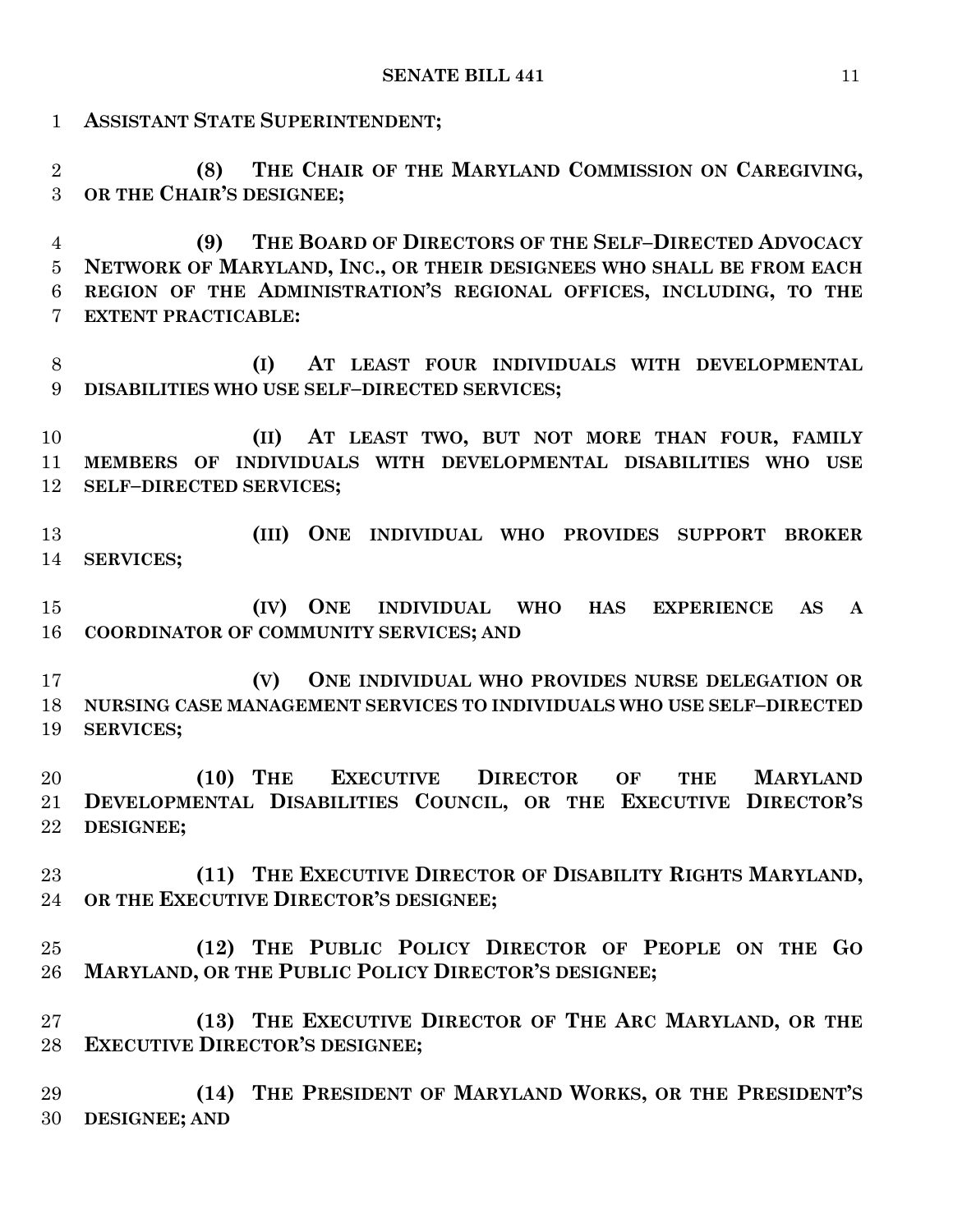| 12 | <b>SENATE BILL 441</b> |
|----|------------------------|
|    |                        |

 **(15) THE FOLLOWING MEMBERS NOMINATED BY THE ADVISORY COUNCIL AND SELECTED BY THE CHAIR OF THE ADVISORY COUNCIL:**

 **(I) A REPRESENTATIVE FROM A FISCAL MANAGEMENT PROVIDER; AND**

 **(II) AN INDIVIDUAL WHO IS DIRECT SUPPORT STAFF FOR SOMEONE WHO USES SELF–DIRECTED SERVICES.**

 **(D) THE STATE AGENCY MEMBERS OF THE ADVISORY COUNCIL SERVE IN AN ADVISORY CAPACITY ONLY AND MAY NOT VOTE ON MATTERS BEFORE THE ADVISORY COUNCIL.**

**(E) (1) THE TERM OF AN APPOINTED MEMBER IS 4 YEARS.**

 **(2) THE TERMS OF APPOINTED MEMBERS ARE STAGGERED AS REQUIRED BY THE TERMS PROVIDED FOR MEMBERS OF THE ADVISORY COUNCIL ON JULY 1, 2021.**

 **(3) AT THE END OF A TERM, AN APPOINTED MEMBER CONTINUES TO SERVE UNTIL A SUCCESSOR IS APPOINTED AND QUALIFIES.**

 **(4) AN APPOINTED MEMBER WHO IS DESIGNATED AFTER A TERM HAS BEGUN SERVES ONLY FOR THE REST OF THE TERM AND UNTIL A SUCCESSOR IS APPOINTED AND QUALIFIES.**

 **(5) AN APPOINTED MEMBER MAY SERVE TWO CONSECUTIVE FULL TERMS.**

 **(6) AN APPOINTED MEMBER WHO SERVES TWO CONSECUTIVE FULL TERMS MAY NOT BE REAPPOINTED WITHIN 4 YEARS AFTER THE END OF THE SECOND TERM.**

 **(7) THE ADVISORY COUNCIL SHALL ADOPT RULES FOR THE REMOVAL OF ITS MEMBERS.**

 **(F) (1) THE ADVISORY COUNCIL SHALL ELECT A CHAIR AND OTHER OFFICERS FROM AMONG ITS MEMBERS.**

**(2) THE MEMBERS PRESENT AT A MEETING ARE A QUORUM.**

 **(G) (1) SUBJECT TO PARAGRAPHS (2), (3), AND (4) OF THIS SUBSECTION, THE ADVISORY COUNCIL SHALL MEET AT LEAST QUARTERLY EACH YEAR AT THE**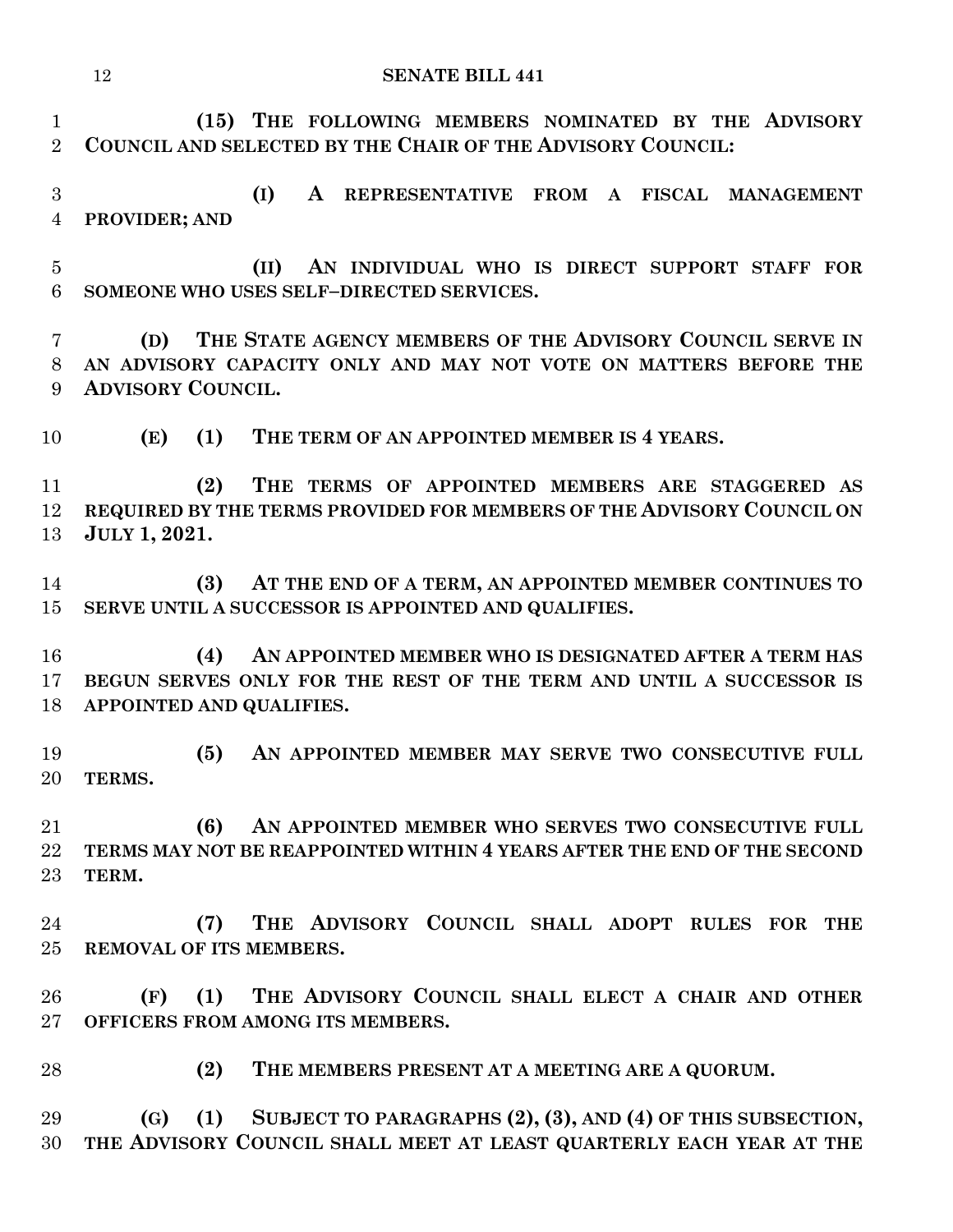| $\mathbf{1}$                     | TIMES AND PLACES AND IN THE MANNER THAT IT DETERMINES.                                                                                                                                                                                                                                               |
|----------------------------------|------------------------------------------------------------------------------------------------------------------------------------------------------------------------------------------------------------------------------------------------------------------------------------------------------|
| $\overline{2}$                   | THE ADVISORY COUNCIL'S MEETING SHALL BE:<br>(2)                                                                                                                                                                                                                                                      |
| 3                                | (I)<br><b>ACCESSIBLE TO THE PUBLIC; AND</b>                                                                                                                                                                                                                                                          |
| $\overline{4}$<br>$\overline{5}$ | HELD, TO THE EXTENT PRACTICABLE, AT LOCATIONS AND<br>(II)<br>TIMES THAT ARE CONVENIENT TO INTERESTED STAKEHOLDERS.                                                                                                                                                                                   |
| $6\phantom{.}6$<br>7             | THE ADVISORY COUNCIL SHALL PROVIDE ADEQUATE PUBLIC<br>(3)<br>NOTICE OF A MEETING BEFORE THE MEETING IS HELD.                                                                                                                                                                                         |
| 8<br>9<br>10                     | EXCEPT AS OTHERWISE PROVIDED UNDER THE OPEN MEETINGS<br>(4)<br>ACT, THE ADVISORY COUNCIL SHALL MAKE ALL MEETING MINUTES AVAILABLE TO<br>THE PUBLIC.                                                                                                                                                  |
| 11<br>12<br>13<br>14<br>15       | (H) THE ADMINISTRATION SHALL ASSIST THE ADVISORY COUNCIL IN<br>NOTIFYING STAKEHOLDERS, INCLUDING CONSUMERS OF ADMINISTRATION<br>SERVICES, THEIR FAMILY MEMBERS AND CAREGIVERS, AND HEALTH CARE<br>PROVIDERS, OF MEETINGS AND OTHER OPPORTUNITIES TO PROVIDE INPUT TO THE<br><b>ADVISORY COUNCIL.</b> |
| 16                               | (I)<br>A MEMBER OF THE ADVISORY COUNCIL:                                                                                                                                                                                                                                                             |
| 17<br>18                         | (1)<br>MAY NOT RECEIVE COMPENSATION AS A MEMBER OF THE<br><b>ADVISORY COUNCIL; BUT</b>                                                                                                                                                                                                               |
| 19<br>20                         | (2)<br>IS ENTITLED TO REIMBURSEMENT FOR EXPENSES UNDER THE<br>STANDARD STATE TRAVEL REGULATIONS, AS PROVIDED IN THE STATE BUDGET.                                                                                                                                                                    |
| 21<br>22<br>23<br>24             | THE ADMINISTRATION SHALL PROVIDE STAFF FOR THE ADVISORY<br>$(\mathbf{J})$<br>COUNCIL, IN CONSULTATION WITH THE SELF-DIRECTED ADVOCACY NETWORK OF<br>MARYLAND, INC., AND ANY OTHER ADVOCACY ORGANIZATION WITH A MEMBER ON<br>THE ADVISORY COUNCIL.                                                    |
| 25                               | THE ADVISORY COUNCIL SHALL:<br>(K)                                                                                                                                                                                                                                                                   |
| 26<br>$27\,$                     | EXAMINE POLICIES, PROCEDURES, AND PROPOSALS RELATED TO<br>(1)<br>SELF-DIRECTED SERVICES;                                                                                                                                                                                                             |
| 28<br>29                         | ANNUALLY CONDUCT A STATE SURVEY OF THE SELF-DIRECTED<br>(2)<br>SERVICES PROCESS AS IMPLEMENTED BY THE ADMINISTRATION;                                                                                                                                                                                |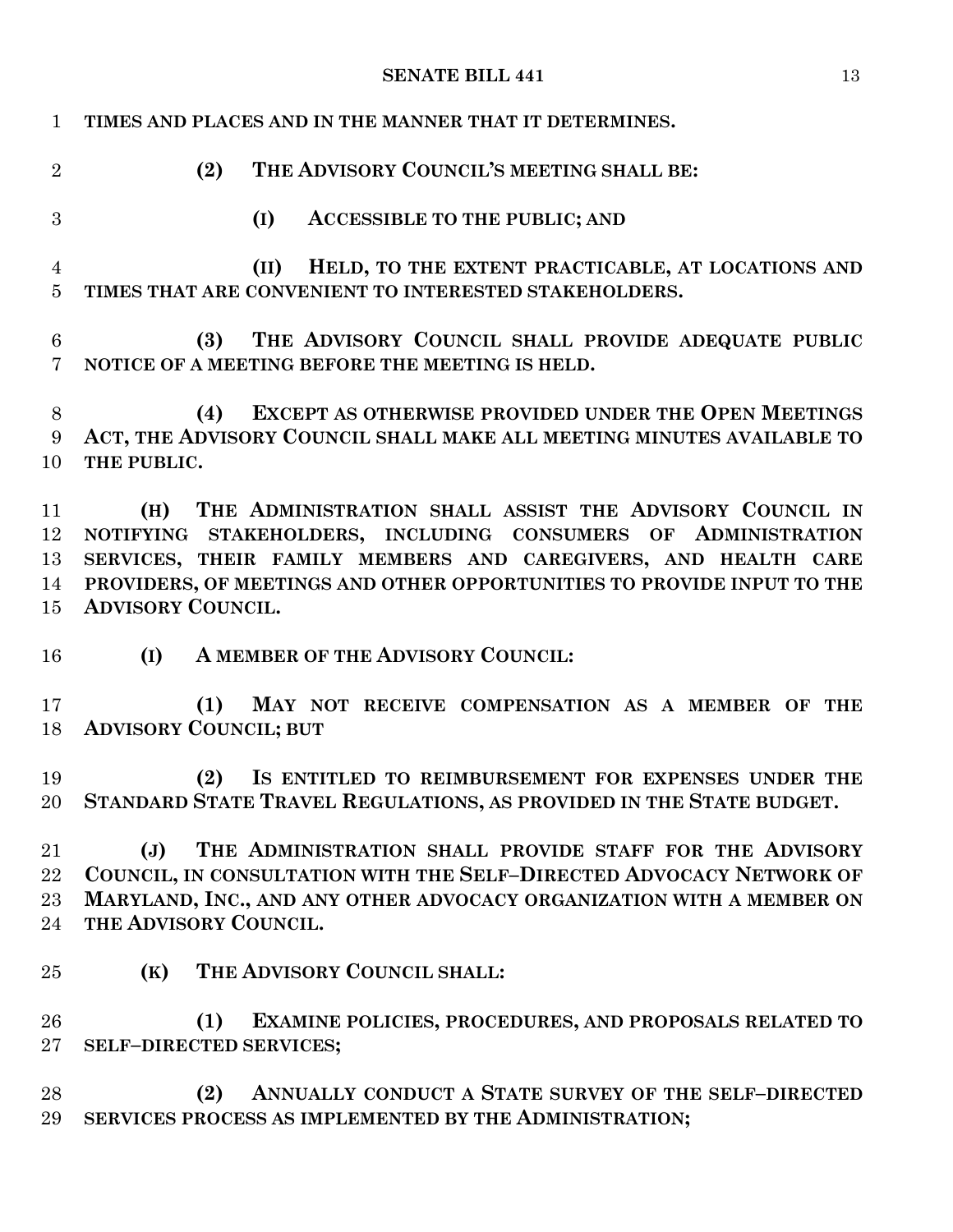**(3) MAKE RECOMMENDATIONS TO THE DEPUTY SECRETARY REGARDING HOW TO IMPROVE THE SELF–DIRECTED SERVICES PROCESS AND THE EXPERIENCE OF USING SELF–DIRECTED SERVICES;**

 **(4) PROVIDE A FORUM FOR INPUT FROM THE RESIDENTS OF THE STATE RELATED TO SELF–DIRECTED SERVICES;**

 **(5) INVENTORY AND TRACK SERVICES AND SUPPORTS AVAILABLE THROUGH THE HOME– AND COMMUNITY–BASED SERVICES PROGRAMS IN THE STATE, INCLUDING THE NUMBER, DURATION, AND SCOPE OF THE SERVICES AND SUPPORTS, AND ASSESS ANY GAPS IN OR BARRIERS TO RECEIVING SERVICES AND SUPPORTS THROUGH THOSE PROGRAMS;** 

 **(6) REVIEW AND MAKE RECOMMENDATIONS REGARDING DISPARITIES BETWEEN THE SERVICES AND SUPPORTS RECEIVED BY INDIVIDUALS WHO USE SELF–DIRECTED SERVICES AND THE SERVICES AND SUPPORTS RECEIVED BY INDIVIDUALS WHO USE SERVICES PROVIDED BY THE STATE, INCLUDING:**

- 
- **(I) AUTHORIZATION RATES;**
- **(II) PAY RATES FOR CAREGIVERS; AND**

 **(III) THE AMOUNT PAID BY THE STATE FOR SERVICES PER INDIVIDUAL;** 

 **(7) REVIEW AND MAKE RECOMMENDATIONS REGARDING POLICIES, INCLUDING POLICIES THAT REQUIRE THE USE OF MEDICAID STATE PLAN SERVICES IN ADDITION TO OR IN LIEU OF HOME– AND COMMUNITY–BASED SERVICES, THAT:**

- **(I) PROHIBIT OR RESTRICT INDIVIDUALS FROM RECEIVING CERTAIN TYPES OF NECESSARY CARE; OR**
- **(II) COMPLICATE OR CREATE BARRIERS TO AN INDIVIDUAL'S USE OF SELF–DIRECTED SERVICES;**
- **(8) ADVISE THE GENERAL ASSEMBLY ON ISSUES RELATING TO SELF–DIRECTED SERVICES, INCLUDING:**
- **(I) COMMUNICATIONS BETWEEN THE ADMINISTRATION AND SELF–DIRECTED SERVICES PARTICIPANTS AND THEIR FAMILIES;**
- **(II) THE ADMINISTRATION'S AND THE MARYLAND MEDICAL ASSISTANCE PROGRAM'S EFFORTS TO WORK IN PARTNERSHIP WITH**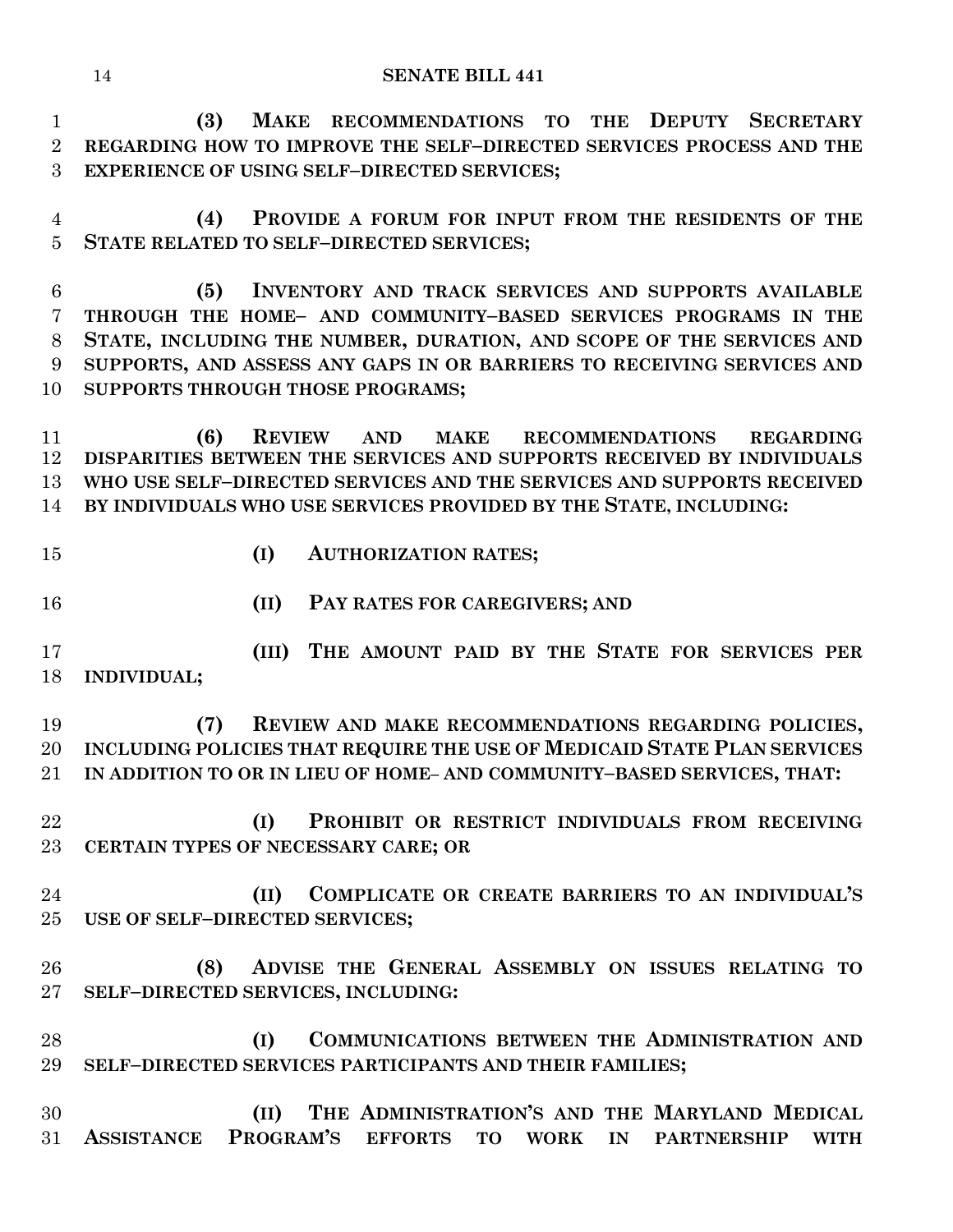**SELF–DIRECTED SERVICES PARTICIPANTS AND THEIR FAMILIES AND CAREGIVERS** 

 **TO IMPROVE THE SELF–DIRECTED SERVICES PROCESS AND THE EXPERIENCE OF USING SELF–DIRECTED SERVICES; AND**

 **(III) ANY LEGISLATION THAT SHOULD BE ENACTED TO IMPLEMENT THE RECOMMENDATIONS MADE BY THE ADVISORY COUNCIL;**

 **(9) REVIEW AND MAKE RECOMMENDATIONS REGARDING THE FOLLOWING CRITICAL NEEDS RELATED TO SELF–DIRECTED SERVICES:**

 **(I) SUPPORT BROKER DUTIES AND RESPONSIBILITIES WHEN PROVIDING SERVICES TO A WAIVER PARTICIPANT, INCLUDING A REQUIREMENT THAT SUPPORT BROKERS RECEIVE TRAINING AND COORDINATE WITH COORDINATORS OF COMMUNITY SERVICE;**

 **(II) PERSON–CENTERED PLANS THAT COMPREHENSIVELY ADDRESS AN INDIVIDUAL'S NEEDS IN THE INDIVIDUAL'S COMMUNITY AND THAT TAKE INTO ACCOUNT THE INDIVIDUAL'S PERSONAL GOALS, PREFERENCES, COMMUNITY SUPPORTS, FINANCIAL RESOURCES, AND OTHER FACTORS THAT ARE IMPORTANT TO THE INDIVIDUAL;**

 **(III) INDIVIDUAL BUDGETS THAT ARE SUFFICIENT TO MEET THE UNIQUE NEEDS AND CIRCUMSTANCES OF THE INDIVIDUAL, AS OUTLINED IN A PLAN DESCRIBED UNDER ITEM (II) OF THIS ITEM, THAT ARE CREATED USING THE TRADITIONAL HEALTH CARE PROVIDER BUDGET AND THE PLAN DESCRIBED UNDER ITEM (II) OF THIS ITEM AS A BASELINE FOR THE APPROPRIATE FUNDING ALLOCATIONS UNDER THE BUDGET;**

 **(IV) NONMEDICAL TRANSPORTATION SERVICES AS A DEFINED SERVICE CATEGORY;**

 **(V) PERSONAL HABILITATION SUPPORTS PROVIDED IN ACCORDANCE WITH A PLAN DESCRIBED UNDER ITEM (II) OF THIS ITEM;** 

 **(VI) ACCESS TO COMMUNITY DEVELOPMENT SERVICES IN THE LOCATION AND MANNER THAT THE INDIVIDUAL CHOOSES;**

 **(VII) BUDGETS RELATED TO SELF–DIRECTED SERVICES AND INDIVIDUALIZED ALLOTMENTS OF COST–OF–LIVING ADJUSTMENTS;**

 **(VIII) USE OF SELF–DIRECTED SERVICES, REGARDLESS OF THE SEVERITY AND TYPE OF DISABILITY;**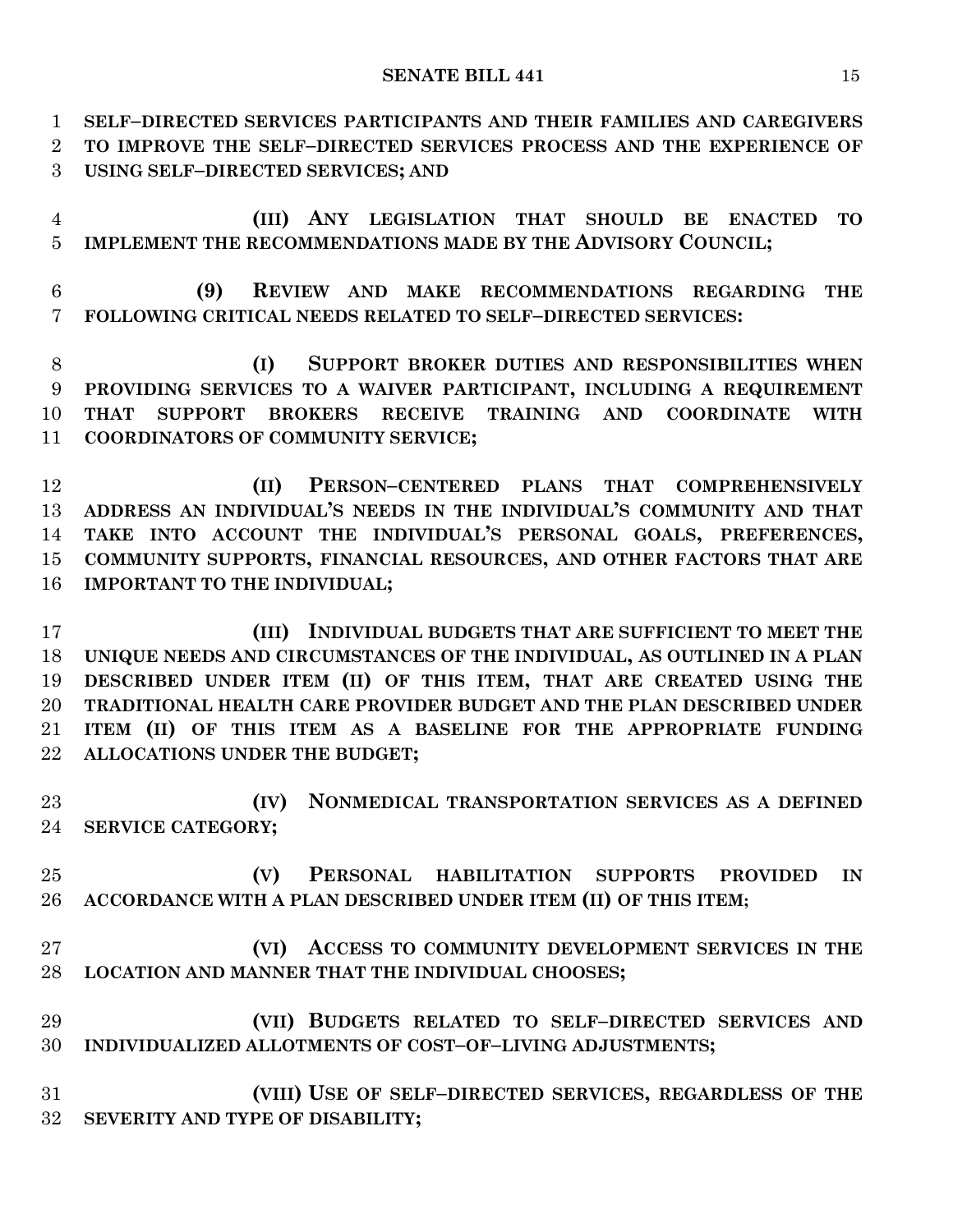**(IX) STREAMLINED PROCESSES FOR CHOOSING VENDORS OF PROFESSIONAL SERVICES OR PRODUCTS, INCLUDING THE AUTHORIZATION FOR VENDORS APPROVED TO PROVIDE SERVICES IN THE STATE TO PROVIDE SERVICES TO AN INDIVIDUAL UNDER A HOME– AND COMMUNITY–BASED SERVICES PROGRAM WITHOUT OBTAINING ANY ADDITIONAL APPROVAL;**

 **(X) MEASURES TO ASSESS THE QUALITY AND OTHER ASPECTS OF SELF–DIRECTED SERVICES; AND**

 **(XI) THE INCLUSION OF FISCAL MANAGEMENT SERVICES AS A WAIVER SERVICE, WHEREBY THE INDIVIDUAL MAY CHOOSE TO RECEIVE THE SERVICES FROM AT LEAST TWO PROVIDERS, INCLUDING SERVICES THAT ASSIST AN INDIVIDUAL WITH:**

 **1. MANAGING AND DIRECTING THE DISBURSEMENT OF FUNDS IN THE INDIVIDUAL'S BUDGET;**

 **2. PERFORMING EMPLOYER RESPONSIBILITIES, INCLUDING PAYROLL PROCESSING, TAX WITHHOLDING, AND MAKING PAYMENTS ON TAXES OWED; AND**

 **3. PROVIDING ACCOUNTING SERVICES AND PREPARING EXPENDITURE REPORTS FOR THE INDIVIDUAL AND THEIR TEAM, AND STATE AUTHORITIES; AND**

 **(10) PERFORM ANY OTHER DUTIES THE ADVISORY COUNCIL CONSIDERS APPROPRIATE.**

 **(L) (1) ON OR BEFORE DECEMBER 1 EACH YEAR, THE ADVISORY COUNCIL SHALL SUBMIT A REPORT TO THE GOVERNOR AND, IN ACCORDANCE WITH § 2–1257 OF THE STATE GOVERNMENT ARTICLE, THE GENERAL ASSEMBLY.**

**(2) THE REPORT SHALL INCLUDE:**

 **(I) INFORMATION ON HOW WELL THE SELF–DIRECTED SERVICES PROCESS IS MEETING THE NEEDS OF THE SELF–DIRECTED SERVICES RECIPIENTS, INCLUDING:**

 **1. ANY GAPS IN SERVICES FOR RECIPIENTS; 2. ANY BARRIERS TO THE RECEIPT OF SERVICES BY RECIPIENTS; AND**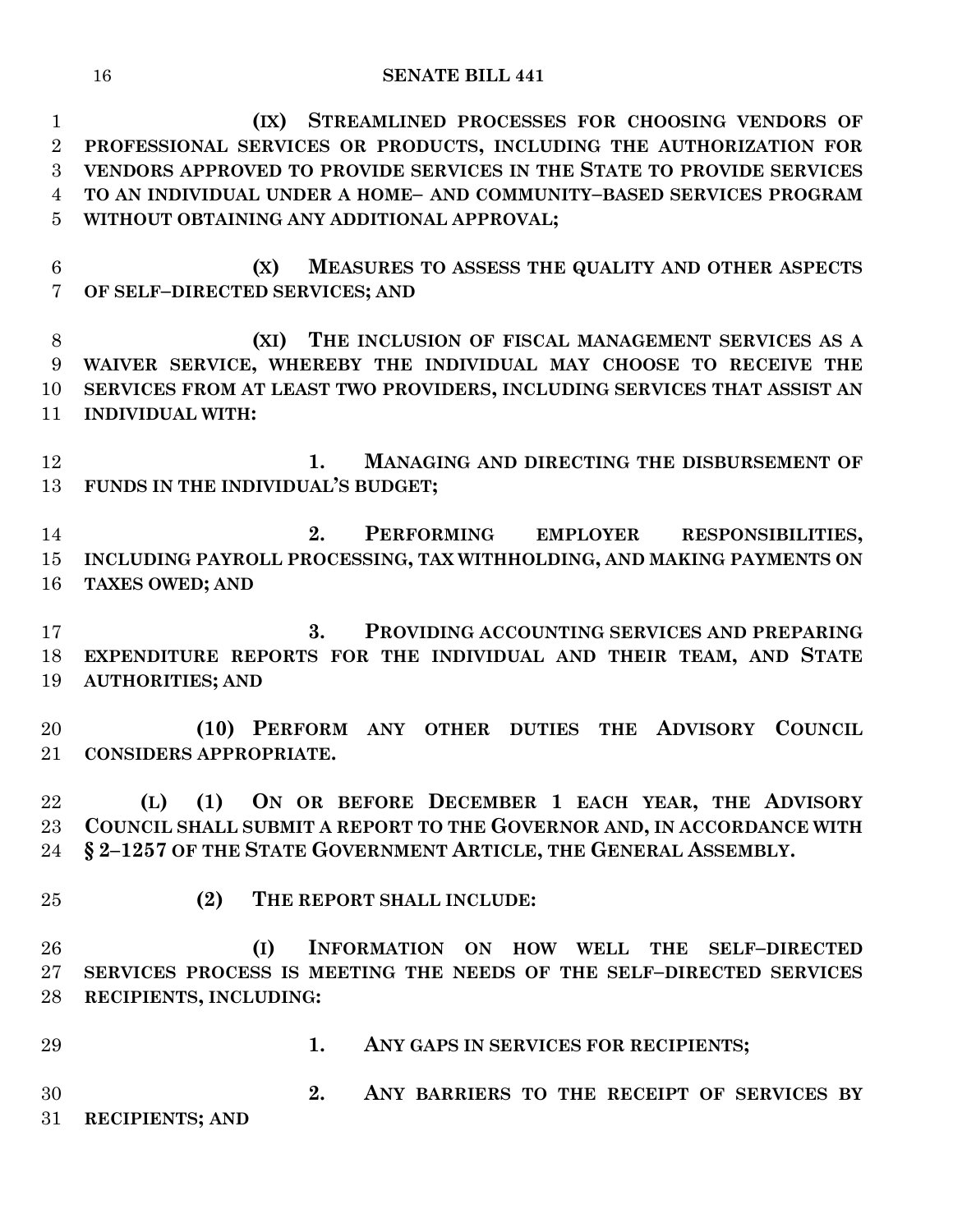**3. THE NUMBER OF INDIVIDUALS WHO USE SELF–DIRECTED SERVICES;**

 **(II) THE RESULTS OF THE SURVEY CONDUCTED UNDER SUBSECTION (K)(2) OF THIS SECTION; AND**

 **(III) RECOMMENDATIONS FOR THE IMPROVEMENT OF SELF–DIRECTED SERVICES AND THE EXPERIENCES OF INDIVIDUALS USING SELF–DIRECTED SERVICES.**

7–903.

 **(A) THIS SECTION DOES NOT APPLY TO A PERSON WHEN THE PERSON IS PROVIDING SELF–DIRECTED SERVICES.**

 **[**(a)**] (B)** (1) In addition to any other license required by law, a person shall be licensed by the Department before the person may provide services to an individual with developmental disability or a recipient of individual support services.

 (2) The Department shall adopt regulations providing for the services requiring licensure under paragraph (1) of this subsection.

 **[**(b)**] (C)** (1) If a person is licensed or certified by another State agency or accredited by an organization approved by the Secretary in accordance with § 19–2302 of this article to provide services to an individual with a developmental disability or a recipient of individual support services, the Deputy Secretary may waive the requirement for a license by the Department.

 (2) Upon a showing by the Deputy Secretary that the licensed, certified, or accredited person is out of compliance with licensing regulations adopted by the Secretary, the Deputy Secretary may revoke the waiver.

7–1101.

 (a) (1) Unless licensed by the Administration **OR EXEMPT FROM LICENSURE**  under this title, a person may not provide the following services to an individual with developmental disability or to a recipient of individual support services, as defined in § 7–901 of this title:

- (i) Day habilitation services;
- (ii) Residential services;
- (iii) Services coordination;
- (iv) Vocational services;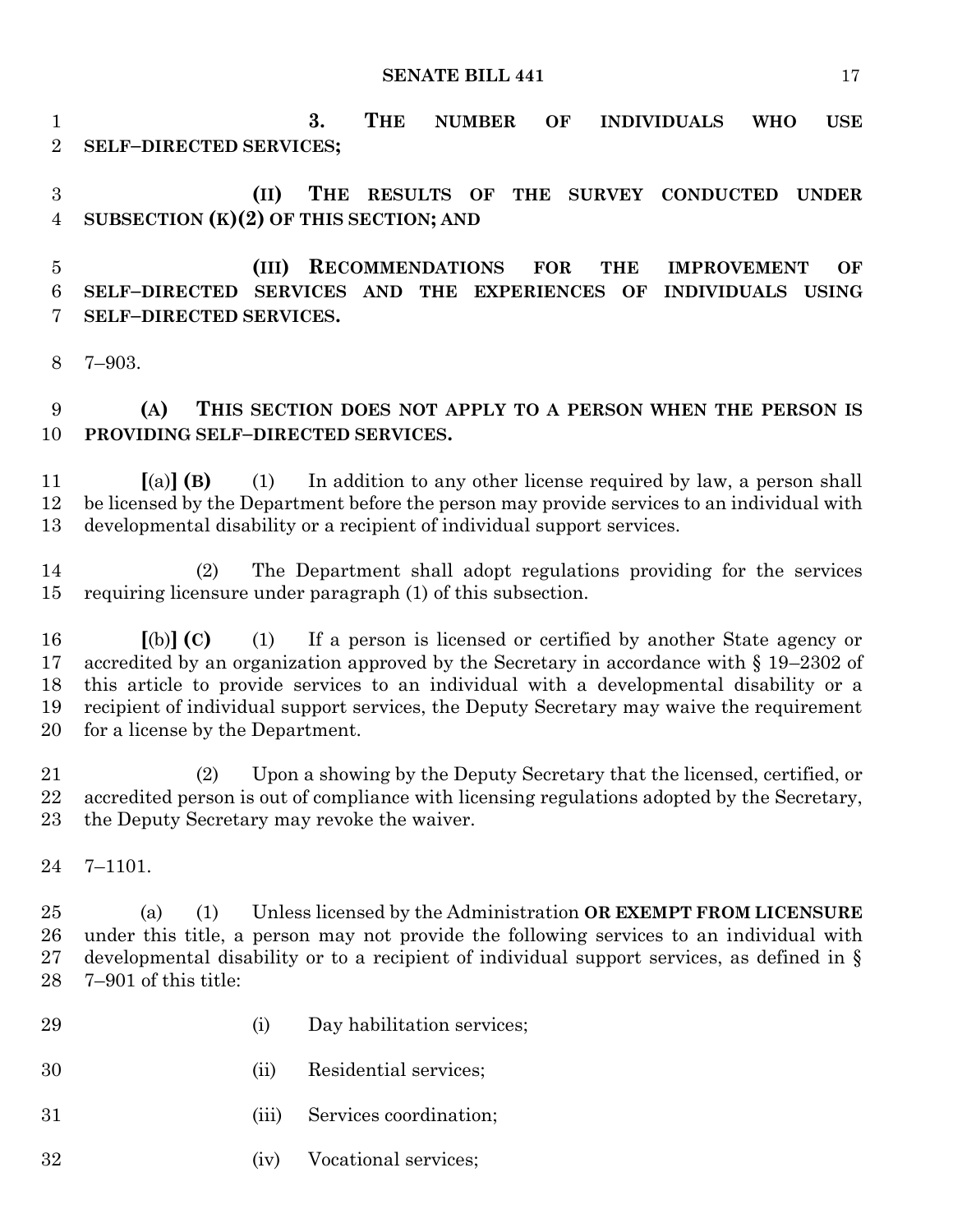| $\mathbf{1}$<br>$\overline{2}$ | More than 1 family support service, as defined in $\S 7-701$ of this<br>(v)<br>title;                                                                                                                                                                                                                                                                                                                                                                      |
|--------------------------------|------------------------------------------------------------------------------------------------------------------------------------------------------------------------------------------------------------------------------------------------------------------------------------------------------------------------------------------------------------------------------------------------------------------------------------------------------------|
| 3                              | More than 1 individual support service; and<br>(vi)                                                                                                                                                                                                                                                                                                                                                                                                        |
| $\overline{4}$<br>$\bf 5$      | More than 1 community supported living arrangements service,<br>(vii)<br>as defined in $\S$ 7-709 of this title.                                                                                                                                                                                                                                                                                                                                           |
| $\boldsymbol{6}$<br>7<br>8     | SECTION 2. AND BE IT FURTHER ENACTED, That the terms of the initial<br>appointed members of the State Advisory Council on Self-Directed Services shall expire as<br>follows:                                                                                                                                                                                                                                                                               |
| 9<br>10                        | a number of the initial members equal to the total number of the initial<br>(1)<br>members divided by three and rounded to the nearest whole number in 2022;                                                                                                                                                                                                                                                                                               |
| 11<br>12                       | the same number of members as the number of members whose terms<br>(2)<br>expired under item (1) of this section in 2023; and                                                                                                                                                                                                                                                                                                                              |
| 13                             | (3)<br>the remaining initial members in 2024.                                                                                                                                                                                                                                                                                                                                                                                                              |
| 14                             | SECTION 3. AND BE IT FURTHER ENACTED, That:                                                                                                                                                                                                                                                                                                                                                                                                                |
| 15<br>16<br>17<br>18<br>19     | The Developmental Disabilities Administration shall coordinate with the<br>(a)<br>State Advisory Council on Self-Directed Services established under § 7–410 of the Health<br>-General Article, as enacted under Section 1 of this Act, to request from the federal Centers<br>on Medicare and Medicaid Services a Medicaid § 1915(c) home and community-based<br>services waiver for self-directed services and, if approved, implement the waiver, that: |
| 20<br>21                       | includes the following elements of the formerly designated New<br>(1)<br>Directions Independence Plus waiver:                                                                                                                                                                                                                                                                                                                                              |
| 22<br>23                       | (i)<br>all waiver participants have the opportunity to direct some or all<br>of their waiver services;                                                                                                                                                                                                                                                                                                                                                     |
| 24<br>25<br>26                 | all waiver participants live with their families, in their own<br>(ii)<br>private residence, in a unit of a larger complex, or in a living arrangement where services<br>are provided to fewer than four persons who are not members of the proprietor's family;                                                                                                                                                                                           |
| 27<br>28                       | planning<br>the<br>service<br>participant-led<br>(iii)<br>process<br>and<br>1S<br>person-centered;                                                                                                                                                                                                                                                                                                                                                         |
| 29<br>30<br>31                 | use of self-directed services is available for all waiver services,<br>(iv)<br>including services that are used most frequently by a significant number of waiver<br>participants;                                                                                                                                                                                                                                                                         |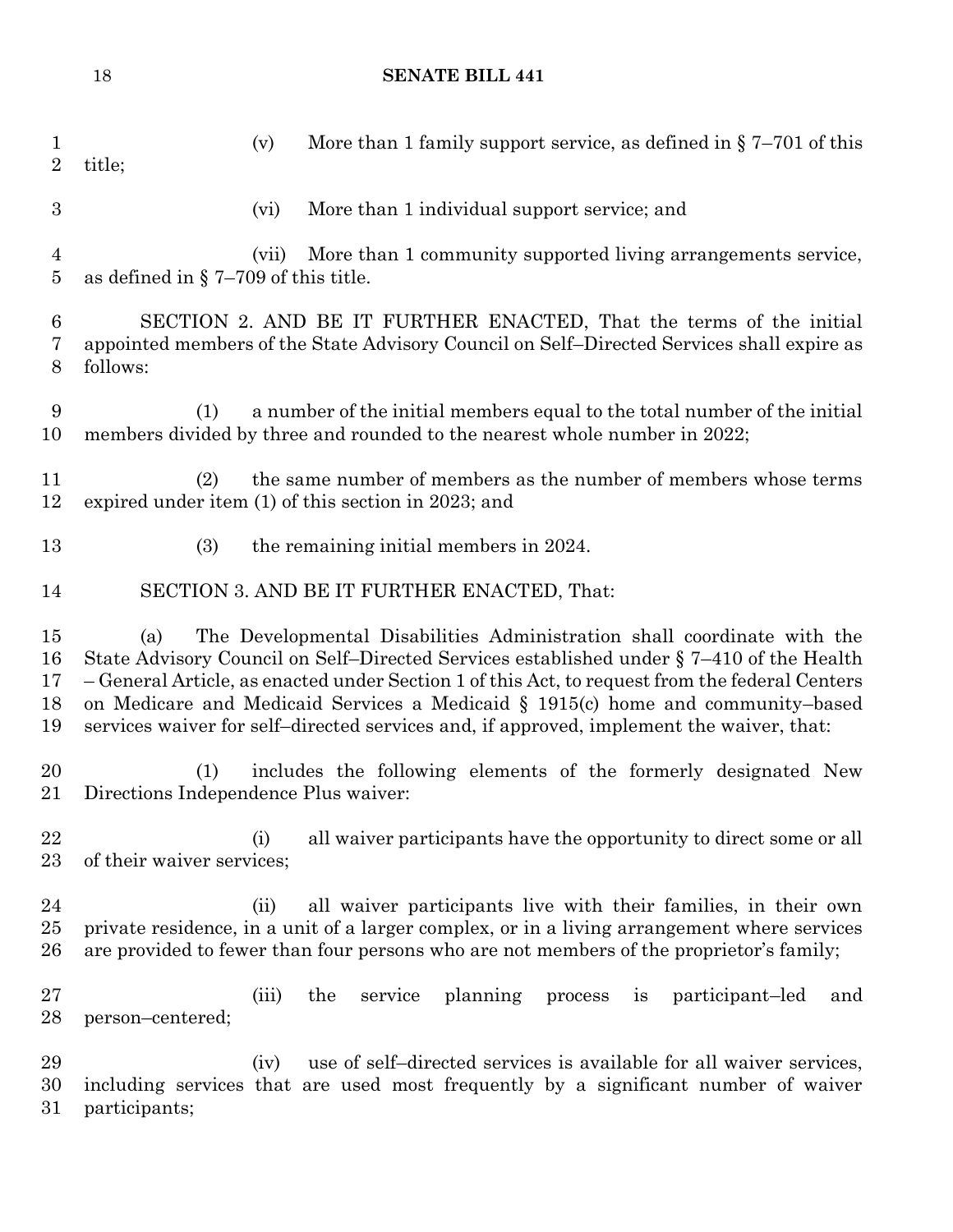(v) all waiver participants who elect to direct their waiver services may exercise the full range of their employer authority to recruit, hire, train, and supervise the individuals who provide their services and have access to the full array of supports available to participants who exercise employer authority;

 (vi) all waiver participants who elect to direct their waiver services may exercise complete decision–making budget authority over how the Medicaid waiver funds in a budget are spent and have access to the full array of supports available to participants who exercise budget authority;

 (vii) an appropriate method is used to determine the participant–centered budget; and

 (viii) a separate advocacy function is provided to waiver participants who direct their services to be performed by a person who does not provide other direct services to, perform assessments for, or have monitoring, oversight, or fiscal responsibilities to the participant; and

- 
- (2) is available on or before July 1, 2022.

 (b) If the Administration determines it will be unable to obtain and implement the waiver under subsection (a) of this section by July 1, 2022, the Administration shall, in accordance with § 2–1257 of the State Government Article, notify the General Assembly of the determination on or before April 1, 2022, including in the notification the reasons for the Administration's determination.

 (c) (1) If the General Assembly receives notice under subsection (b) of this section, the General Assembly shall establish a workgroup of members of the General Assembly, including at least one member each from the Senate Education, Health, and Environmental Affairs Committee, the House Health and Government Operations Committee, and the Joint Committee on Children, Youth, and Families, to evaluate and make recommendations on whether the Administration should request and implement the waiver under subsection (a) of this section notwithstanding the determination under subsection (b) of this section.

 (2) If established, the workgroup shall submit its recommendations to the Administration and the State Advisory Council on Self–Directed Services on or before October 1, 2022.

 (d) (1) If the workgroup established under subsection (c) of this section recommends that the Administration request and implement the waiver and the Administration determines it will be unable to establish the waiver by July 1, 2023, the Administration shall, in accordance with § 2–1257 of the State Government Article, notify the General Assembly of its determination on or before April 1, 2023, including in the notification the reasons for the Administration's determination.